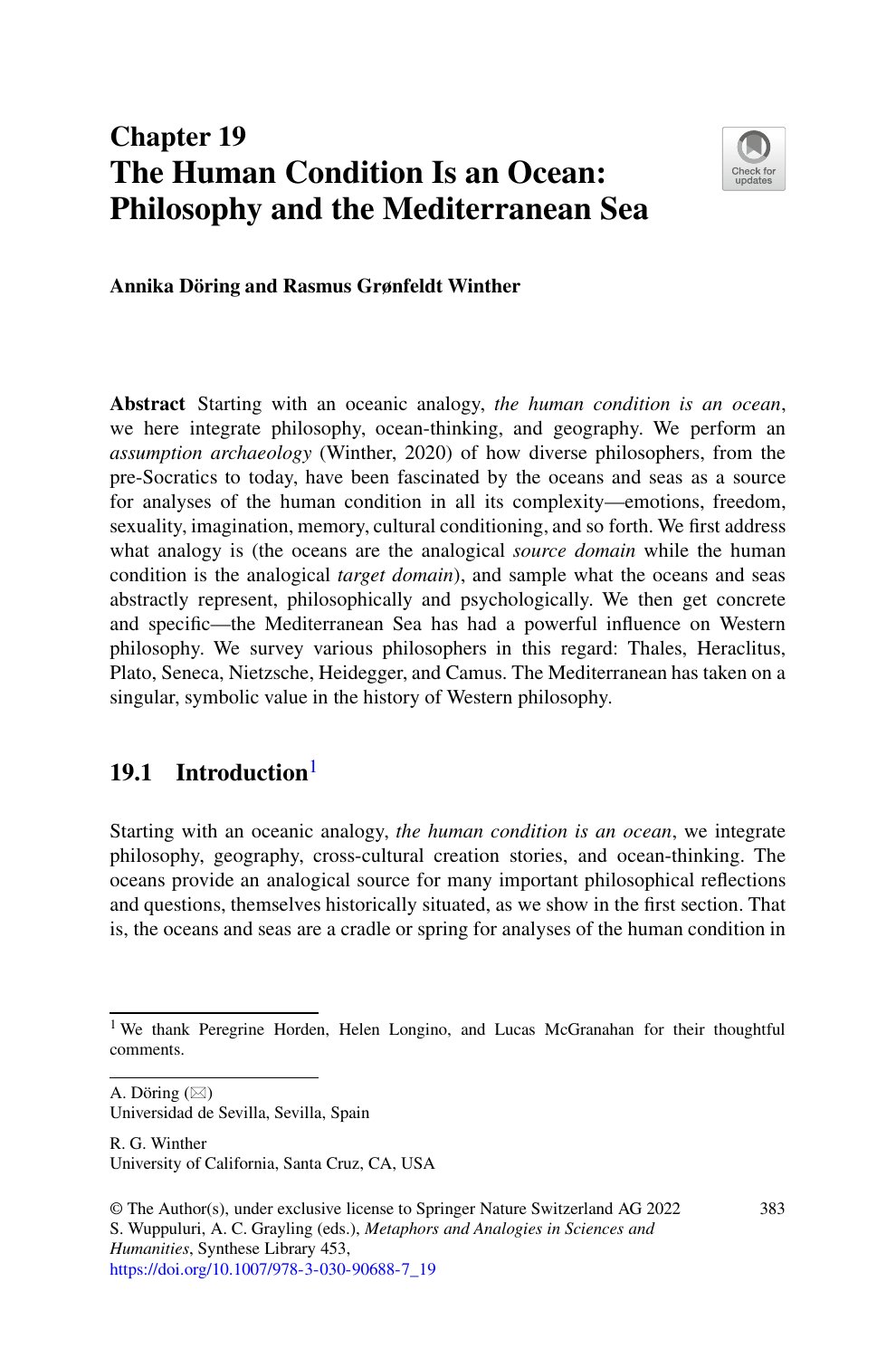all its complexity—emotions, freedom, sexuality, imagination, memory, political structures, and cultural conditioning. If the ocean is the analogical source, then the analogical target is human experience, phenomenology, and collectivity. The Mediterranean Sea has had a powerful influence on Western philosophy, as an analogical source for knowledge and expression about the human condition. In the second section, we survey various philosophers in this regard: Thales, Heraclitus, Plato, Seneca, Nietzsche, $<sup>2</sup>$  Heidegger, $<sup>3</sup>$  $<sup>3</sup>$  $<sup>3</sup>$  and Camus. By this choice of philosophers,</sup></sup> we have, according to our topographical interest, contoured the Mediterranean and added continental philosophers. And the oceans in general have a powerful influence on any numbers of cultures, contemporary and historical, as we show in the third section of our book chapter.

The larger goal of our project is to work towards establishing a philosophy of the oceans. There is important precursor work. For instance, Fernand Braudel's first work on the Mediterranean appealed to various kinds of temporal scale, including environmental and cultural. For him, social and cultural forces as longterm factors were more interesting and explanatory than the immediate context of single historical events. He defended history as an exercise in understanding the *longue durée* rather than the *courte durée.* For him, and despite its intrinsic variety, the Mediterranean was a case study and an analytical unit for such historical investigation.[4](#page-3-0) Moreover, the work of cultural historian Christopher Connery on the oceans is a welcome mix of philosophical analysis, historiography, and cultural studies. Connery explores the "oceanic feeling" of Sigmund Freud and others, and argues that "Michel Foucault and Deleuze and Guattari have all contributed to an oceanic turn in postmodernist philosophy."<sup>[5](#page-3-0)</sup> As part of our larger project of a philosophy of the oceans, we intend to track the content of the oceanic turn, which, we believe, was always already there, with the very birth of philosophy. In particular, we analyze the oceanic analogy by first exploring what analogy is, before turning our sights to the Mediterranean Sea.

<sup>&</sup>lt;sup>2</sup> A contribution on Nietzsche and the Mediterranean is also published in this volume, Chapter 23: Döring, Annika; Horden, Peregrine: *Mediterranean Sea-Creature: Maritime Metaphor in the Philosophy of Friedrich Nietzsche*. We build upon this here.

<sup>3</sup> Regarding Heidegger, we build upon: Döring, Annika; Horden, Peregrine "Heidegger as Mediterraneanist". pp. 25-43. In: Elhariry, Yasser; Tamalet Talbayev, Edwige (eds.): *Critically Mediterranean. Temporalities, Aesthetics, and Deployments of a Sea in Crisis*. Cham, Palgrave Macmillan, 2018.

<sup>4</sup> Braudel, Fernand. (1949, 1996) *The Mediterranean and the Mediterranean World in the Age of Philip II* Berkeley: University of California Press.

<sup>5</sup> Connery, Christopher. "The Oceanic Feeling and the Regional Imaginary," *Global/ Local: Cultural Production and the Transnational Imaginary*. Ed. Rob Wilson and Wimal Dissanayake. Durham: Duke UP, 1996. 284–312; "There Was No More Sea: The Supersession of the Ocean, from the Bible to Cyberspace." *Journal of Historical Geography* 32 (2006): 495–511. Quote on p. 496 of Connery 2006.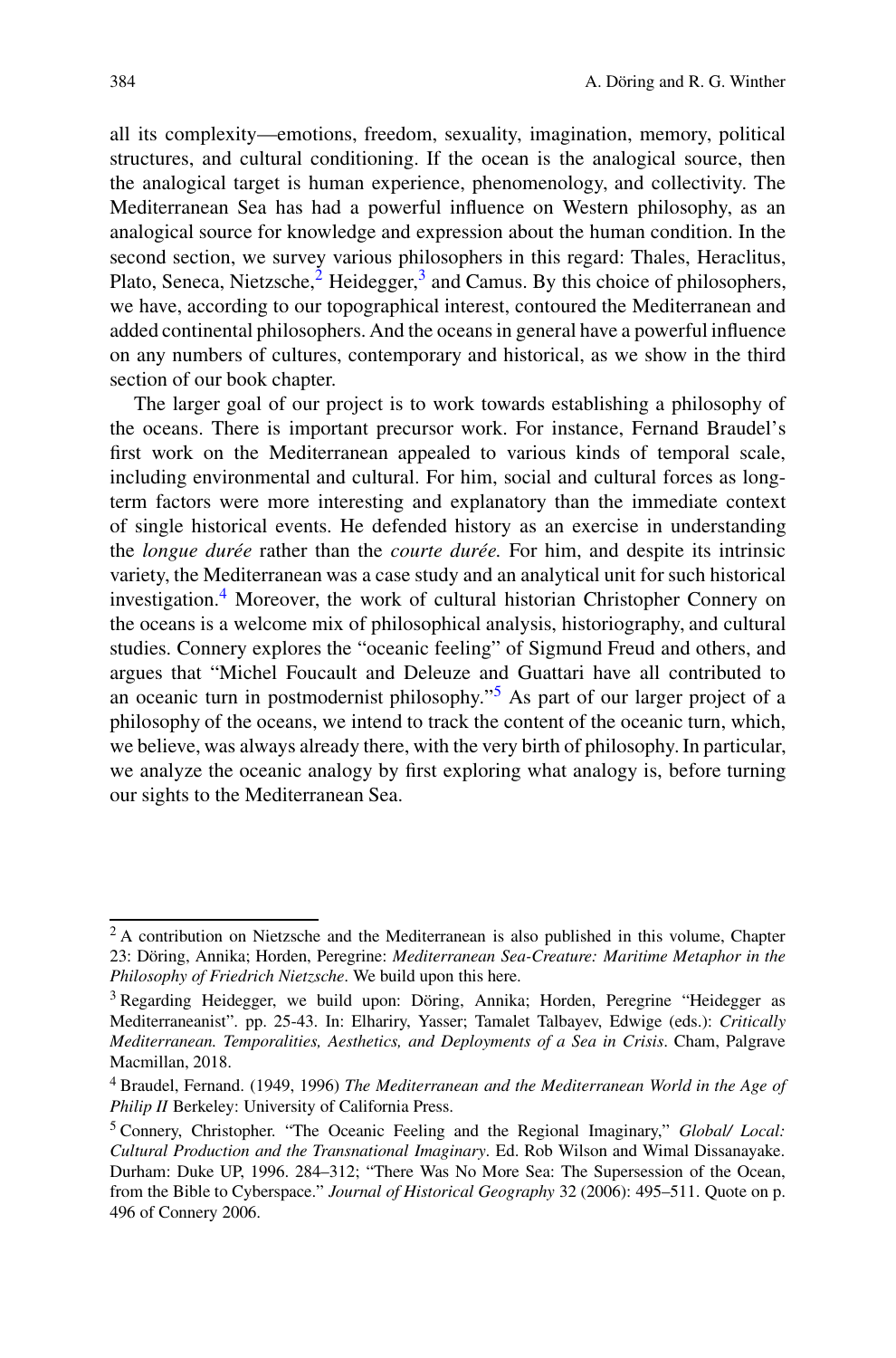## <span id="page-2-0"></span>**19.2 Analogy and Assumption Archaeology**

Well-known analogies in science include Charles Darwin's analogy that natural selection shares properties with human, artificial selection, James Clerk Maxwell's analogy between the mathematical laws of electricity and magnetism and the laws of mechanics and gravity, and Alfred Wegener's view of the similarities between icebergs floating on seawater, and continents floating on Earth's mantle.<sup>[6](#page-4-0)</sup>

Analogy involves making a comparison between a process or object in one domain or discipline to a process or object in another domain or discipline. In so doing, the analogy implicitly, if not explicitly, maps or matches properties of the process of objects, one to one. That is, similarities between the *source domain* and the *target domain* are assessed. The presumption is that this will help us understand something new about the process or object in the target domain.

Of interest to philosophers and psychologists are types of reasoning, both in everyday and scientific contexts. Philosophical investigations of reasoning illuminate where and how new information is gathered, and how claims and hypotheses are justified, or at least strengthened and deepened. In addition to the two standard reasoning types, *deduction* and *induction*, we follow philosophers in adding two more reasoning schemes: *abduction* (Charles Sanders Peirce, 1992) and *analogy* (Mary Hesse, 1966; Paul Bartha, 2010).<sup>[7](#page-4-0)</sup> Simply put, deduction frees what is already contained in the starting-point or source, for instance the premises and assumptions of an argument. Induction involves collecting information in order to strengthen the standing of, or belief in, a certain conclusion or hypothesis. Abduction is also known as "inference to the best explanation." Induction, abduction, and analogy are *ampliative* reasoning schemes in that genuinely new information is added or acquired in moving from argument premises to argument conclusion. Unlike deduction, the three types of ampliative reasoning are not certain—the truth of the premises or starting-point does not guarantee the truth of the conclusion or end-point.<sup>[8](#page-4-0)</sup>

Analogies are not identity. They rely on similarity. After all, they compare different things. Target and source domains should be kept distinct, and neither should be reified as the other. According to Darwin, nature has something like

<sup>6</sup> These analogies and many others are detailed in chapter 2 of Winther 2020. Winther, RG. 2020. *When Maps Become the World*. University of Chicago Press.

<sup>7</sup> Peirce, Charles S. 1992. "Deduction, Induction, and Hypothesis." In Houser and Kloesel, *The Essential Peirce*, volume 1:186–99 (Bloomington, IN: Indiana University Press); originally published in *Popular Science Monthly* 13 (August 1878), 470–82. Hesse, Mary. 1966. *Models and Analogies in Science*. South Bend, IN: University of Notre Dame Press.

<sup>8</sup> Bartha 2010 and Hofstadter and Sander 2013 provide extended archaeologies and defenses of analogy and analogical inference. Winther 2020 presents a simultaneous discussion of the four reasoning types. Bartha, Paul F. A. 2010. *By Parallel Reasoning: The Construction and Evaluation of Analogical Arguments*. New York: Oxford University Press; Hofstadter, Douglas, and Emmanuel Sander. 2013. *Surfaces and Essences: Analogy as the Fuel and Fire of Thinking*. New York: Basic Books.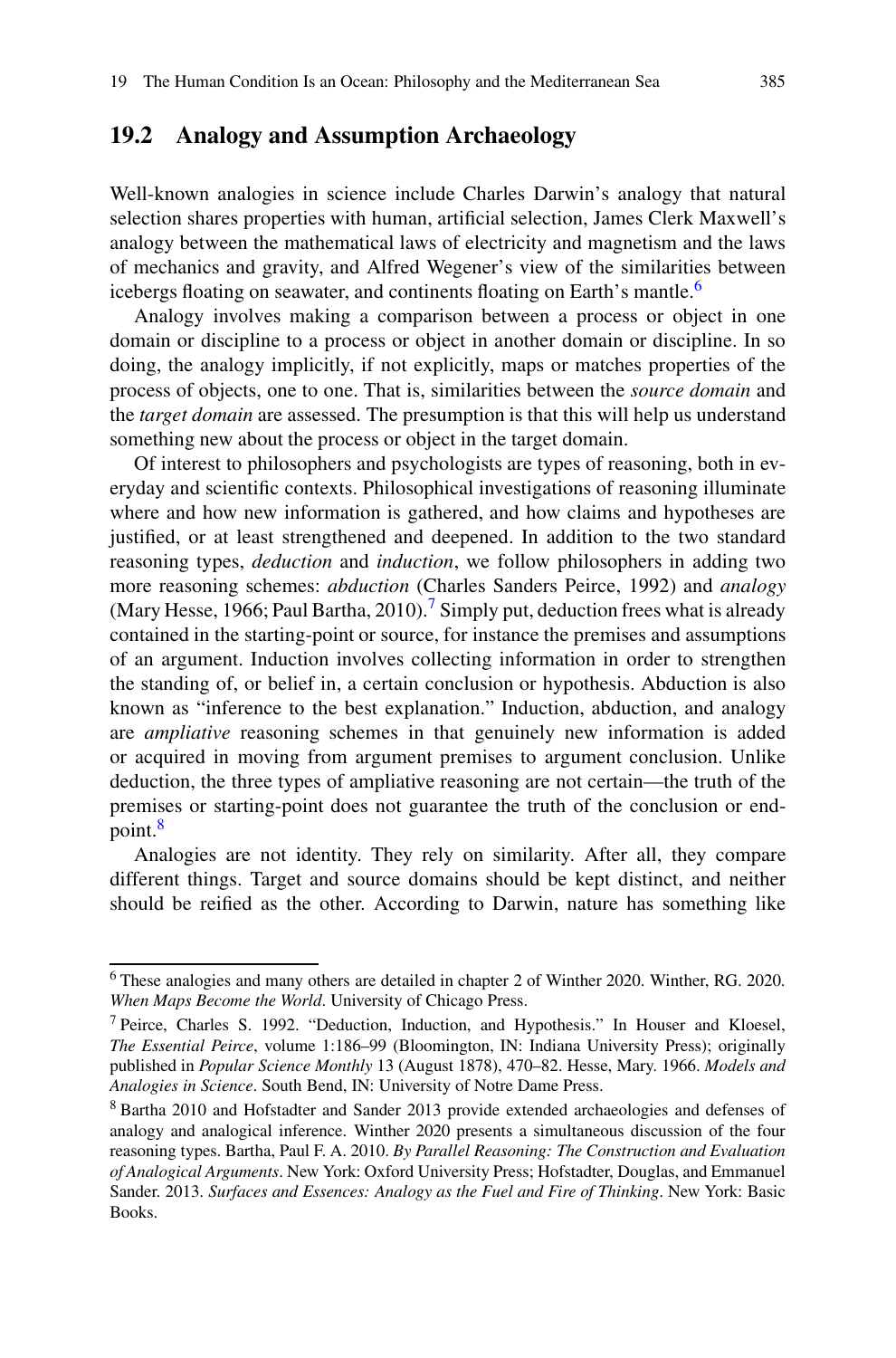<span id="page-3-0"></span>agency, selecting only the best or most fit variants in a highly competitive "economy of nature." But we should not interpret this analogy literally.

What about *metaphor* and *metaphorical*? How do they relate to analogy? While more detail is required, analogy relies on a potentially precise mapping of features across target and source domains, while metaphorical comparisons are much more subtle, open-ended, and incomplete. Even so, the two are probably ultimately interdependent in that an implicit analogical mapping undergirds many metaphors, and metaphorical ambiguity can extend analogies even further into new territories of understanding and imagination.<sup>9</sup>

When we attribute *a hot temperament*, *a sharp tongue*, or *a warm heart* to someone, we use metaphors to point out how we subjectively perceive this person: we feel burned, hurt, or comfortable. Therefore, metaphors address our sensuality and emotions more than our logical sense and are also used in aesthetical forms of communication like poetry, e. g. *Les Fleurs du Mal* (Charles Baudelaire), *Wasser und Feuer* (Paul Celan), *Im Nebel* (Hermann Hesse), *En ti la tierra* (Pablo Neruda), *Le Buffet* (Arthur Rimbaud).

The analogy we wish to explore is the oceanic analogy of *the human condition is an ocean*. It is challenging to summarize the multi-dimensionality of the oceans and seas and why they are such an excellent and rich source domain for philosophical analysis about, and reflection on, our psychology and culture. First off, oceans are immense, and contain multitudes. They have wildly distinct layers of life, light, and pressure, and express an ancient history. The seas dynamically embed binaries and opposites, such as melancholy and delight, conflict and peace, strangeness and connection. Heraclitus built on this. Oceans are also our cradle life, bodies, sex, and consciousness all evolved in the oceans. While this may not be explicitly recognized by many philosophers, there are hints of this in the writings of Nietzsche, for instance. The salty waters are deeply familiar to many cultures, and play powerful roles in mythology and creation stories, including in metaphors of journeying and navigating. It is hard to overstate the creative power of the oceans on our imagination, and origins.

Essentially, this chapter excavates a philosophical archaeology of the way the oceanic analogy has been deployed by various Western philosophers, often in intertwining ways. For instance, Plato's *Ship of State* metaphor and analogy has remained important in political philosophy. Using a term of art coined by one of us, (RGW) we are here performing an *assumption archaeology* of the oceanic analogy. Winther (2020) implements and executes an assumption archaeology of the map analogy—*a scientific theory is a map of the world*—by systematically exploring the way maps and mapping are metaphors and analogies of scientific theorizing and reasoning. Such an investigation permits us to understand the

<sup>&</sup>lt;sup>9</sup> Perhaps the difference itself is more a matter of style than of substance. It seems apt to cite Givón (1986): "The *metaphor* term comes from the literary analysis tradition, the *analogy* term comes from the philosophic tradition, most recently via Kant and Peirce" (100). Givón, Talmy. 1986. "Prototypes: Between Plato and Wittgenstein." In *Noun Classes and Categorization*, edited by Colette G. Craig, 77–102. Amsterdam: John Benjamins B.V.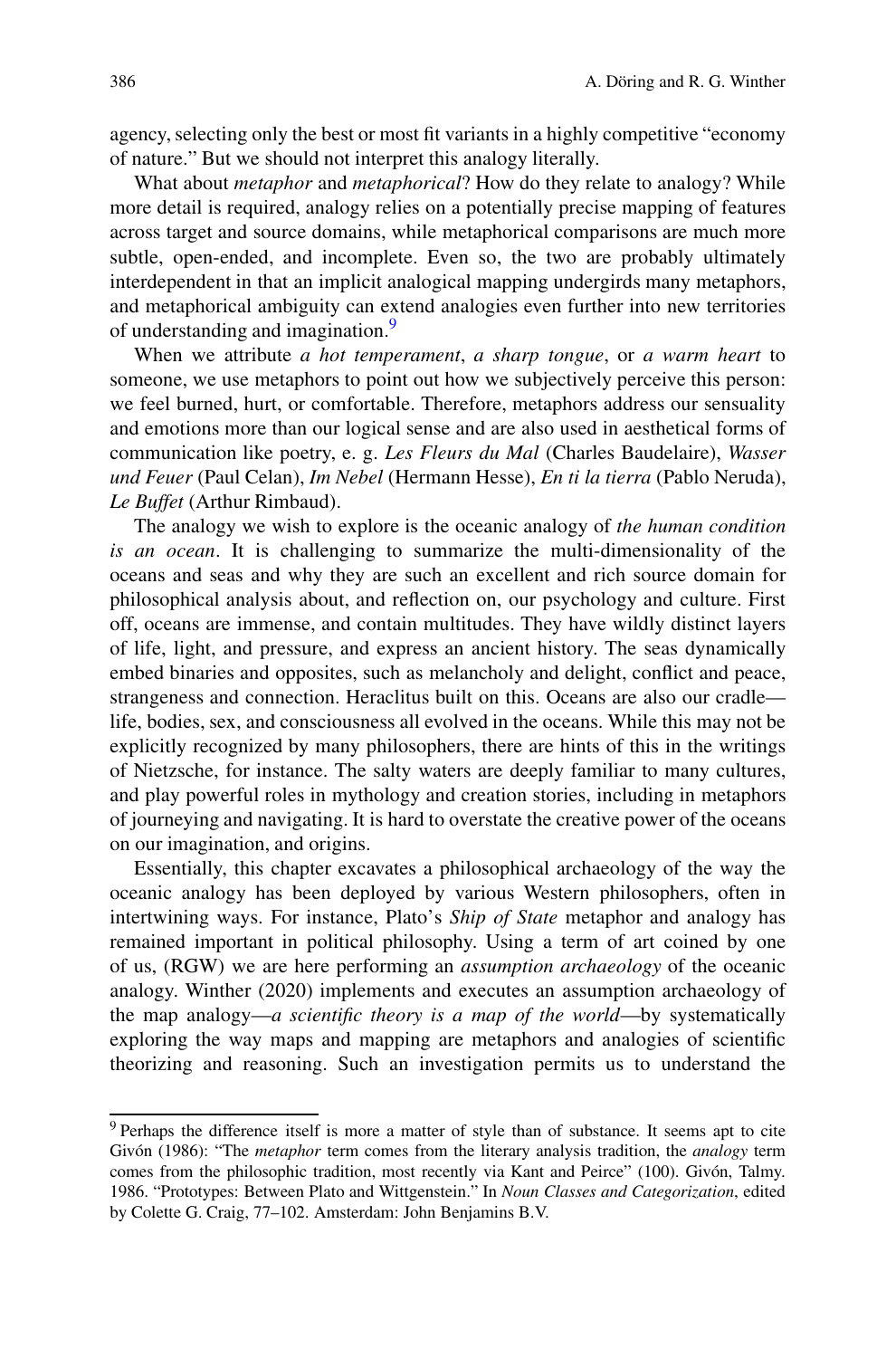<span id="page-4-0"></span>powerful presumptions acting under or behind or within paradigms or ways of thinking:

One way of orienting ourselves within a particular unity of representations—a family of representations—and the scaffolding surrounding such a unity is by identifying powerful assumptions: the likes of [for Newtonian theory] space is absolute; space is God-given; gravity is a universal force.<sup>[10](#page-6-0)</sup>

In this chapter, we apply this assumption archaeology methodology to the way philosophers have drawn on the oceanic analogy. Since Western philosophy has its origin along the Mediterranean coastline, we will, in the following section, focus on the Mediterranean Sea.

#### **19.3 Western Philosophers on the Mediterranean**

It [the Mediterranean Sea, A.D.; R.G.W.] confronts the Greeks with other cultures, like the Phoenician and the Egyptian. It is the place of existential experience and scientific curiosity for those men, who are considered philosophers, both in their era as well as today.<sup>[11](#page-6-0)</sup>

The geographical origin of Western philosophy is the Mediterranean coastline. Philosophy involves answering puzzling and deep questions based on different logical, conceptual, and phenomenological methodologies, and always takes multiple perspectives into account. Therefore, the Mediterranean environment is not only the place where Western philosophy originated, but is also crucial for the development of the discipline; the Mediterranean inspired the pre-Socratics, to think about their place in the world and how to live in it; both in practical ways, e.g. by sailing, and, by thinking[:12](#page-6-0) "Just as the world is a *kosmos*, an ordered arrangement, so too, human

<sup>10</sup> Winther 2020, p. 53.

<sup>11</sup> Our own translation from German: "Es [Das Mittelmeer; A. D.; R. G. W.] konfrontiert die Griechen mit anderen Kulturen wie der phönizischen und ägyptischen. Es ist Ort existentieller Erfahrung und naturwissenschaftlicher Neugier für jene Männer, die ihrer Mit- und Nachwelt als Philosophen gelten." Ricklin, Thomas: *Philosophie*. pp. 395–402. In: Dabag, Mihran; Haller, Dieter, Jaspert, Nikolas; Lichtenberger, Achim (eds.): *Handbuch der Mediterranistik. Systematische Mittelmeerforschung und disziplinäre Zugänge*. Paderborn Wilhelm Fink / Ferdinand Schöningh. 2015. p. 395.

<sup>12</sup> Ricklin, Thomas: *Philosophie*. pp. 395–402. In: Dabag, Mihran; Haller, Dieter, Jaspert, Nikolas; Lichtenberger, Achim; (eds.): *Handbuch der Mediterranistik. Systematische Mittelmeerforschung und disziplinäre Zugänge*. Paderborn Wilhelm Fink / Ferdinand Schöningh. 2015. p. 395 ff. See also: Döring, A.; Horden, P. "Heidegger as Mediterraneanist". pp. 25–43. In: Elhariry, Yasser; Tamalet Talbayev, Edwige (eds): *Critically Mediterranean. Temporalities, Aesthetics, and Deployments of a Sea in Crisis*. Cham, Palgrave Macmillan, 2018. P. 25 f.; and: "The Greeks gained their practical wisdom from their journeying. They travelled across the Mediterranean Sea, which is thus the source of their wisdom. Furthermore, the sea is life affirming. To Nietzsche, this is a proof of its quality: after having been to the Mediterranean, he is no longer interested in truth but in having a joyful life." Döring, Annika; Horden, Peregrine: *Mediterranean Sea-Creature: Maritime Metaphor in the Philosophy of Friedrich Nietzsche*. This volume, Chapter 23; This is Heraclitus' overall aim: "The aim of Heraclitus' unusual approach is to produce readers who have a proper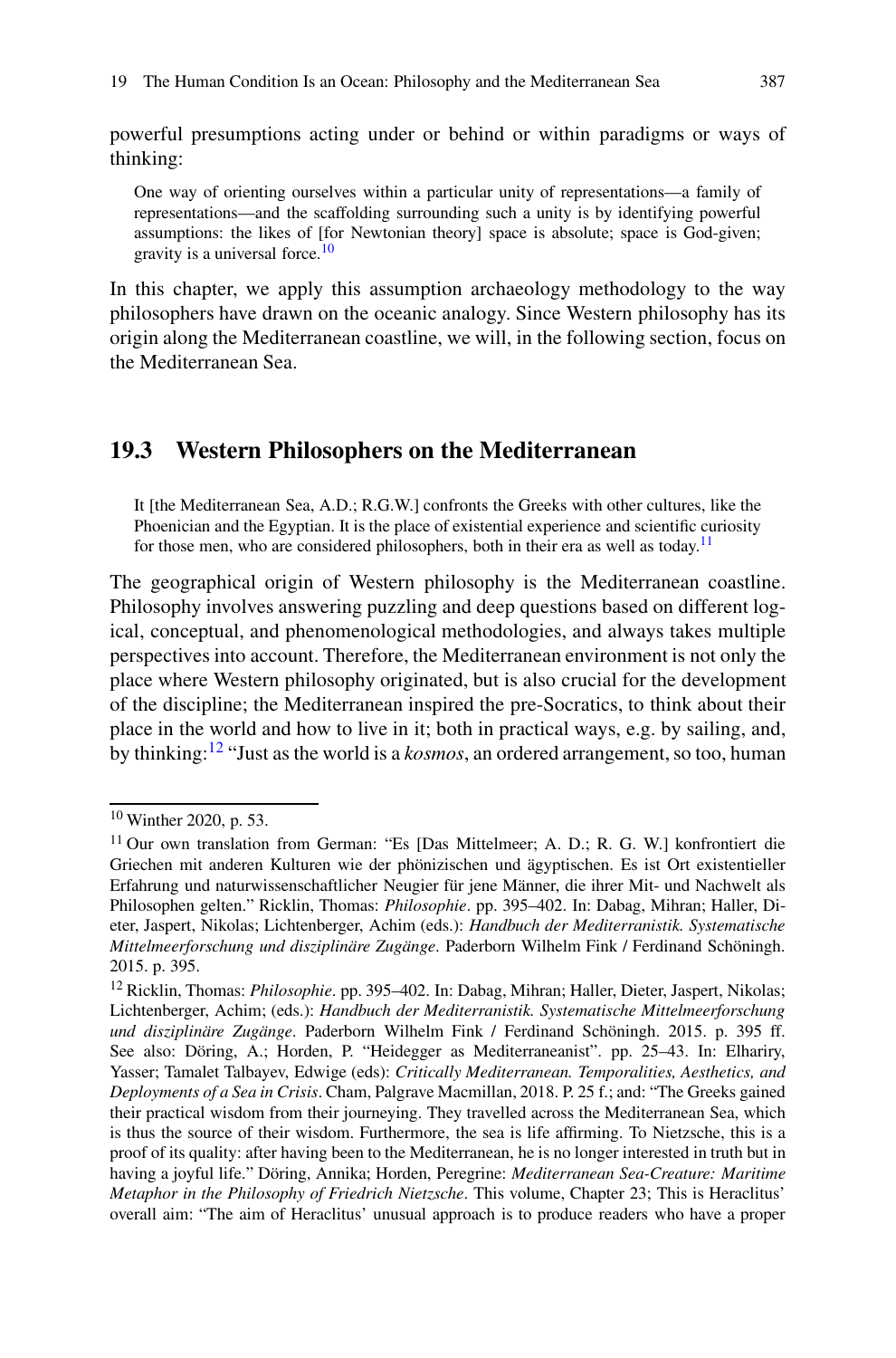<span id="page-5-0"></span>knowledge of that world must be ordered in a corresponding way.["13](#page-7-0) Although the Greek philosophers write about "the sea"<sup>[14](#page-7-0)</sup> instead of the Mediterranean Sea, the latter is intended<sup>[15](#page-7-0)</sup> (the Black Sea was of minor importance to them).<sup>[16](#page-7-0)</sup> It was their "world navel."<sup>[17](#page-7-0)</sup>

Many Western philosophers refer to oceans, and to the Mediterranean Sea in particular. This implementation mostly consists of metaphors and symbols. In this section, we provide an overview of the variety of meanings the Mediterranean as a metaphor has been associated with throughout the history of philosophy as exemplified by Thales, Heraclitus, Plato, Seneca, Nietzsche, Heidegger, and Camus.

Thales of Miletus lived during the sixth century BCE and, as indicated by his name, in the city of Miletus, located on the Mediterranean coastline.<sup>[18](#page-7-0)</sup> When the citizens of Miletus found a trivet in the Mediterranean sea, they donated it to the wisest person.<sup>[19](#page-7-0)</sup> This was Thales, who is considered the first philosopher and the author of a work that teaches sailors to orient themselves by the stars.<sup>20</sup> He also found a constellation of major importance for this orientation, *Ursa Minor*, or the *Lesser Bear*. [21](#page-7-0) Aristotle, in his Metaphysics, refers to Thales as the first philosopher

grasp of the world and their place in it. [... ] Such an understanding can result only from an ability to interpret the language of nature. The proper understanding allows one to act in a harmonious way." Graham, Daniel W., "Heraclitus", *The Stanford Encyclopedia of Philosophy* (Fall 2019 Edition), Edward N. Zalta (ed.), [https://plato.stanford.edu/archives/fall2019/entries/heraclitus/](https://plato.stanford.edu/archives/fall2019/entries/heraclitus/%3e)

<sup>13</sup> Curd, Patricia, "Presocratic Philosophy", *The Stanford Encyclopedia of Philosophy* (Fall 2020 Edition), Edward N. Zalta (ed.), [https://plato.stanford.edu/archives/fall2020/entries/presocratics/](https://plato.stanford.edu/archives/fall2020/entries/presocratics/%3e)

<sup>&</sup>lt;sup>14</sup> "As the Greeks always meant the Mediterranean when talking about "the sea," the same is true for Nietzsche, [...]". Döring, Annika; Horden, Peregrine: *Mediterranean Sea-Creature: Maritime Metaphor in the Philosophy of Friedrich Nietzsche*. This volume, Chapter 23.  $15$  Ibid.

<sup>16</sup> Ricklin, Thomas: *Philosophie*. pp. 395–402. In: Dabag, Mihran; Haller, Dieter, Jaspert, Nikolas; Lichtenberger, Achim; (eds.): *Handbuch der Mediterranistik. Systematische Mittelmeerforschung und disziplinäre Zugänge*. Paderborn Wilhelm Fink / Ferdinand Schöningh. 2015. p. 396.

<sup>17</sup> Winther 2014, 2019. Winther, RG. 2014. "World Navels," *Cartouche of the Canadian Cartographic Association* 89: 15–21; Winther, RG. 2019 "Cutting the Cord: A Corrective for World Navels in Cartography and Science," *The Cartographic Journal* 57:2, 147–159.

<sup>18</sup> Ricklin, Thomas: *Philosophie*. pp. 395–402. In: Dabag, Mihran; Haller, Dieter, Jaspert, Nikolas; Lichtenberger, Achim; (eds.): *Handbuch der Mediterranistik. Systematische Mittelmeerforschung und disziplinäre Zugänge*. Paderborn Wilhelm Fink / Ferdinand Schöningh. 2015. p. 395.; Curd, Patricia, "Presocratic Philosophy", *The Stanford Encyclopedia of Philosophy* (Fall 2020 Edition), Edward N. Zalta (ed.), [https://plato.stanford.edu/archives/fall2020/entries/presocratics/](https://plato.stanford.edu/archives/fall2020/entries/presocratics/%3e)

<sup>19</sup> Ricklin, Thomas: *Philosophie*. pp. 395–402. In: Dabag, Mihran; Haller, Dieter, Jaspert, Nikolas; Lichtenberger, Achim; (eds.): *Handbuch der Mediterranistik. Systematische Mittelmeerforschung und disziplinäre Zugänge*. Paderborn Wilhelm Fink / Ferdinand Schöningh. 2015. p. 395.

<sup>&</sup>lt;sup>20</sup> Ibid.; Döring, A.; Horden, P. "Heidegger as Mediterraneanist". pp. 25–43. In: Elhariry, Yasser; Tamalet Talbayev, Edwige (eds.): *Critically Mediterranean. Temporalities, Aesthetics, and Deployments of a Sea in Crisis*. Cham, Palgrave Macmillan, 2018. P. 25.

<sup>21</sup> Ricklin, Thomas: *Philosophie*. pp. 395–402. In: Dabag, Mihran; Haller, Dieter, Jaspert, Nikolas; Lichtenberger, Achim; (eds.): *Handbuch der Mediterranistik. Systematische Mittelmeerforschung und disziplinäre Zugänge*. Paderborn Wilhelm Fink / Ferdinand Schöningh. 2015. p. 395.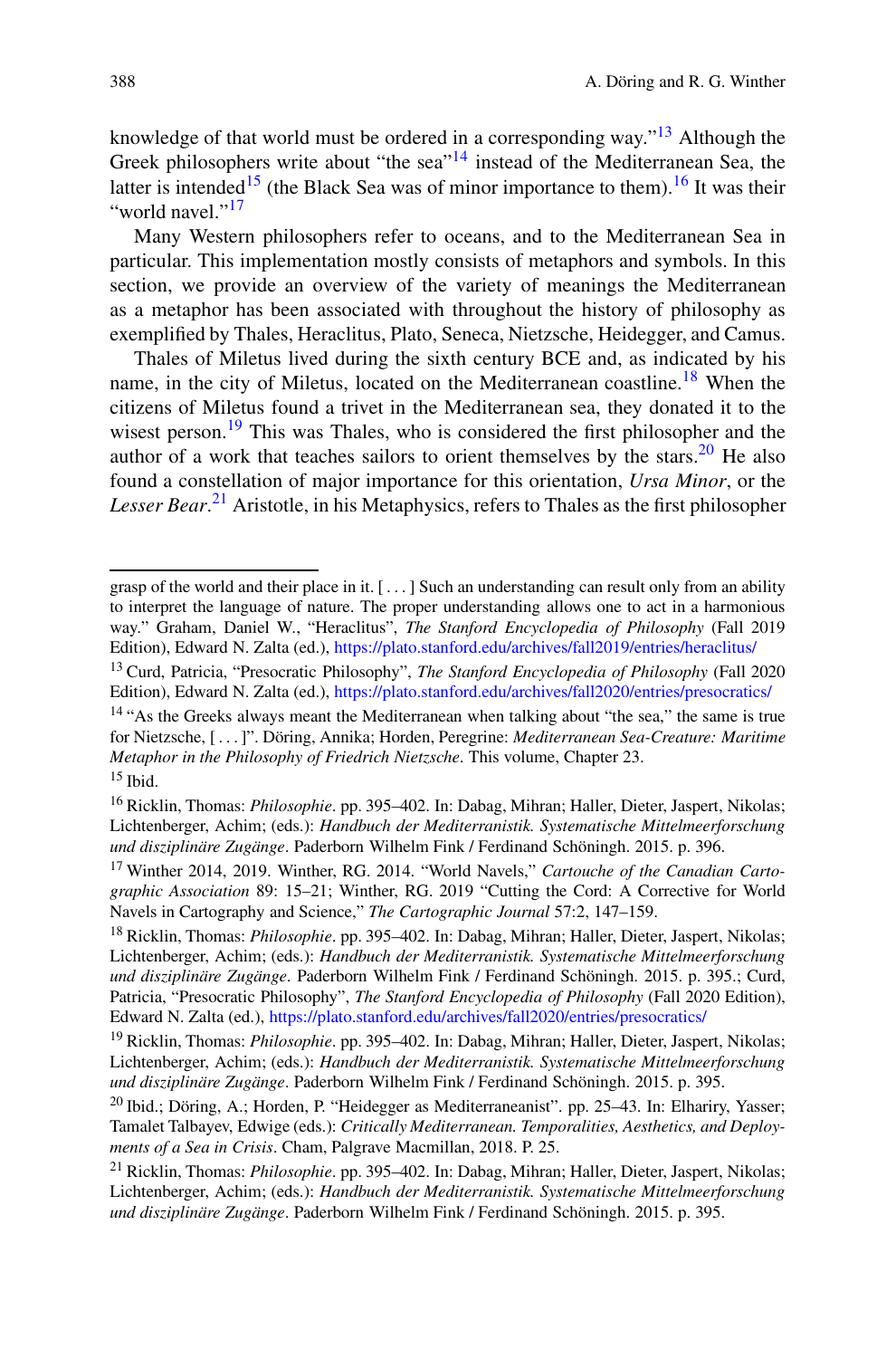<span id="page-6-0"></span>to have mentioned water as the "first cause," according to Curd (2020), citing Aristotle's *Metaphysics* 983b27–33.[22](#page-8-0) We visualize Thales, who is widely taken to be the first person to prove mathematical theorems, thinking of angles, infinity, and reality as he stared at sunsets or sailed across water drawing on ideas of oceanic power and potentiality.

The Mediterranean Sea provides an analogical source for so many important philosophical questions and thoughts about the world, questions and thoughts that are themselves historically situated. Since Thales' philosophy is closely linked to the Mediterranean—the water that "provided" him his recognition as the first philosopher<sup>[23](#page-8-0)</sup> and shaped the surrounding he addresses in his writings on sailing,  $24$ also opens up the horizon for his holistic perspective that makes him a philosopher.<sup>[25](#page-8-0)</sup> It is obvious that not only did philosophy originate at the Mediterranean coastline, but also its task has been analogically outlined by it: As the sailors navigate through unknown and uninhabited territory, not knowing the outcome or value of their trip beforehand, the philosopher dedicates herself to questions that, at first sight, do not seem to be practical in everyday life, and therefore most people are not familiar with solving the issues these questions raise.  $26$  By entering this unknown seascape of thought, the philosopher transcends himself. The philosopher takes something greater into account, a higher perspective or meta-level symbolized by the stars. This

<sup>22</sup> Curd, Patricia, "Presocratic Philosophy", *The Stanford Encyclopedia of Philosophy* (Fall 2020 Edition), Edward N. Zalta (ed.), https://plato.stanford.edu/archives/fall2020/entries/ [presocratics/. See also: Döring, Annika; Horden, Peregrine: "Heidegger as Mediterraneanist".](https://plato.stanford.edu/archives/fall2020/entries/presocratics/%3e) pp. 25–43. In: Elhariry, Yasser; Tamalet Talbayev, Edwige (eds.): *Critically Mediterranean. Temporalities, Aesthetics, and Deployments of a Sea in Crisis*. Cham. Palgrave Macmillan. 2018. P. 25 f.; See also: Döring, Annika; Horden, Peregrine: *Mediterranean Sea-Creature: Maritime Metaphor in the Philosophy of Friedrich Nietzsche*. This volume, Chapter 23.

<sup>23</sup> Ricklin, Thomas: *Philosophie*. pp. 395–402. In: Dabag, Mihran; Haller, Dieter, Jaspert, Nikolas; Lichtenberger, Achim; (eds.): *Handbuch der Mediterranistik. Systematische Mittelmeerforschung und disziplinäre Zugänge*. Paderborn Wilhelm Fink / Ferdinand Schöningh. 2015. p. 395.

<sup>&</sup>lt;sup>24</sup> Ibid,; Döring, Annika; Horden, Peregrine: "Heidegger as Mediterraneanist". pp. 25–43. In: Elhariry, Yasser; Tamalet Talbayev, Edwige. (eds.): *Critically Mediterranean. Temporalities, Aesthetics, and Deployments of a Sea in Crisis*. Cham. Palgrave Macmillan. 2018. P. 25.

<sup>25</sup> Nietzsche, Friedrich: *Philosophy in the Tragic Age of the Greeks*. Translated, with an Introduction by Marianne Cowan. Washington: Regnery. 1998. P. 42 ff.; Regarding Nietzsche, the pre-Socratics and the Mediterranean Sea see also: Döring, Annika; Horden, Peregrine: *Mediterranean Sea-Creature: Maritime Metaphor in the Philosophy of Friedrich Nietzsche*. This volume, Chapter 23.

<sup>&</sup>lt;sup>26</sup> See also: "The philosopher is not a man of intellect, if by stressing intellect one designates a person who can see to the success of his personal undertakings. Aristotle rightly says that 'What Thales and Anaxagoras know will be considered unusual, astonishing, difficult and divine, but never useful, for their concern was not with the good of humanity.'" Nietzsche, Friedrich: *Philosophy in the Tragic Age of the Greeks*. Translated, with an Introduction by Marianne Cowan. Washington: Regnery. 1998. P. 43. Regarding philosophers and their behaviour when sailing see also: Ricklin, Thomas: *Philosophie*. pp. 395–402. In: Dabag, Mihran; Haller, Dieter, Jaspert, Nikolas; Lichtenberger, Achim; (eds.): *Handbuch der Mediterranistik. Systematische Mittelmeerforschung und disziplinäre Zugänge*. Paderborn Wilhelm Fink / Ferdinand Schöningh. 2015. p. 396 f.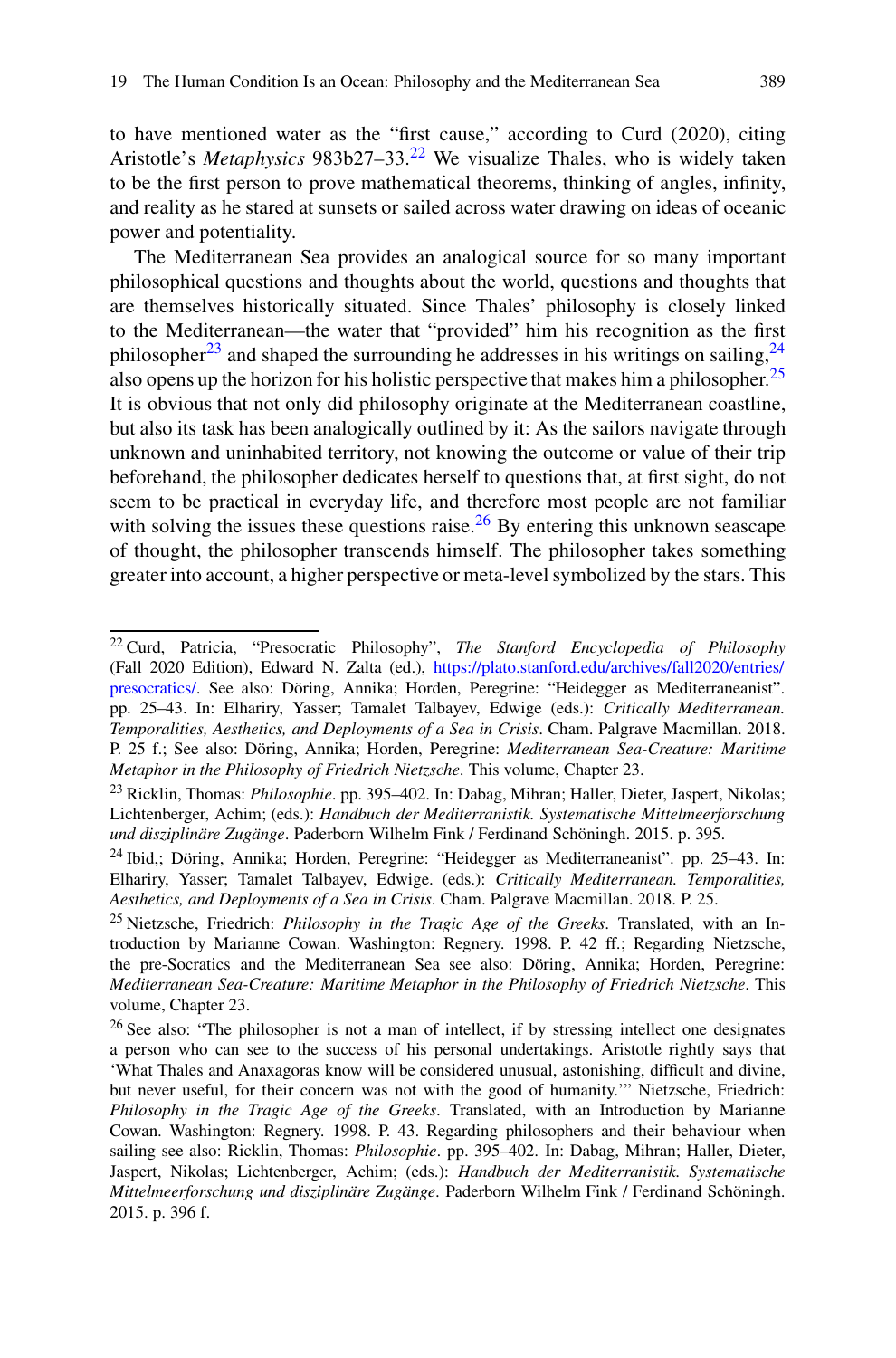<span id="page-7-0"></span>higher perspective then offers orientation that can be utilized for practical tasks, like results from philosophical research.<sup>[27](#page-9-0)</sup>

Anaximander, one of Thales' students, is considered to be the first person to map the Mediterranean coastline.<sup>28</sup> Heraclitus lived along the Mediterranean coastline, and refers to water many times, e. g. in fragments like: "We step and we do not step into the same rivers, we are and we are not."[29](#page-9-0) "Sea is the purest and most polluted water: for fish drinkable and healthy, for men undrinkable and harmful.<sup>[30](#page-9-0)</sup> In these quotes it is shown that Heraclitus refers to water when writing about transformation and truth. Albeit it is common sense that truth cannot be contradictory, Heraclitus made a well-taken point by seeing truth in the "the unity of opposites",  $31$  which was of course taken to great lengths by Hegel. The capaciousness and fluidity of water—and the oceans—serve as an excellent analogy for a dialectical perspective.

Commonly known is Heraclitus' first quoted saying that has become a proverb in everyday life and as such refers to the constant change and dynamism of both of humans and (our) circumstances. To Heraclitus, the sea is a metaphor by which

<sup>&</sup>lt;sup>27</sup> Regarding Nietzsche, the Greeks, and their journeys see also: Döring, Annika; Horden, Peregrine: *Mediterranean Sea-Creature: Maritime Metaphor in the Philosophy of Friedrich Nietzsche*. This volume, Chapter 23.

<sup>28</sup> Ricklin, Thomas: *Philosophie*. pp. 395–402. In: Dabag, Mihran; Haller, Dieter, Jaspert, Nikolas; Lichtenberger, Achim; (eds.): *Handbuch der Mediterranistik. Systematische Mittelmeerforschung und disziplinäre Zugänge*. Paderborn Wilhelm Fink / Ferdinand Schöningh. 2015. S. 395.; Interestingly, Curd writes "a map of the inhabited world". Curd, Patricia, "Presocratic Philosophy", *The Stanford Encyclopedia of Philosophy* (Fall 2020 Edition), Edward N. Zalta (ed.), [https://plato.stanford.edu/archives/fall2020/entries/presocratics/.](https://plato.stanford.edu/archives/fall2020/entries/presocratics/%3e) Döring and Horden, referring to Diogenes Laertius, write "a map of land and sea". Döring, Annika; Horden, Peregrine: "Heidegger as Mediterraneanist". pp. 25–43. In: Elhariry, Yasser; Tamalet Talbayev, Edwige (eds.): *Critically Mediterranean. Temporalities, Aesthetics, and Deployments of a Sea in Crisis*. Cham. Palgrave Macmillan. 2018. P. 26.

<sup>29</sup> *Early Greek Philosophy, Volume III: Early Ionian Thinkers, Part 2.* Edited and translated by André Laks, Glenn W. Most. Loeb Classical Library 526. Cambridge, MA: Harvard University Press, 2016. p. 169.

<sup>30</sup> Graham, Daniel W., "Heraclitus", *The Stanford Encyclopedia of Philosophy* (Fall 2019 Edition), Edward N. Zalta (ed.), [https://plato.stanford.edu/archives/fall2019/entries/heraclitus/](https://plato.stanford.edu/archives/fall2019/entries/heraclitus/%3e)

<sup>31</sup> Ibid.; Curd, Patricia, "Presocratic Philosophy", *The Stanford Encyclopedia of Philosophy* (Fall 2020 Edition), Edward N. Zalta (ed.), [https://plato.stanford.edu/archives/fall2020/entries/](https://plato.stanford.edu/archives/fall2020/entries/presocratics/%3e) presocratics/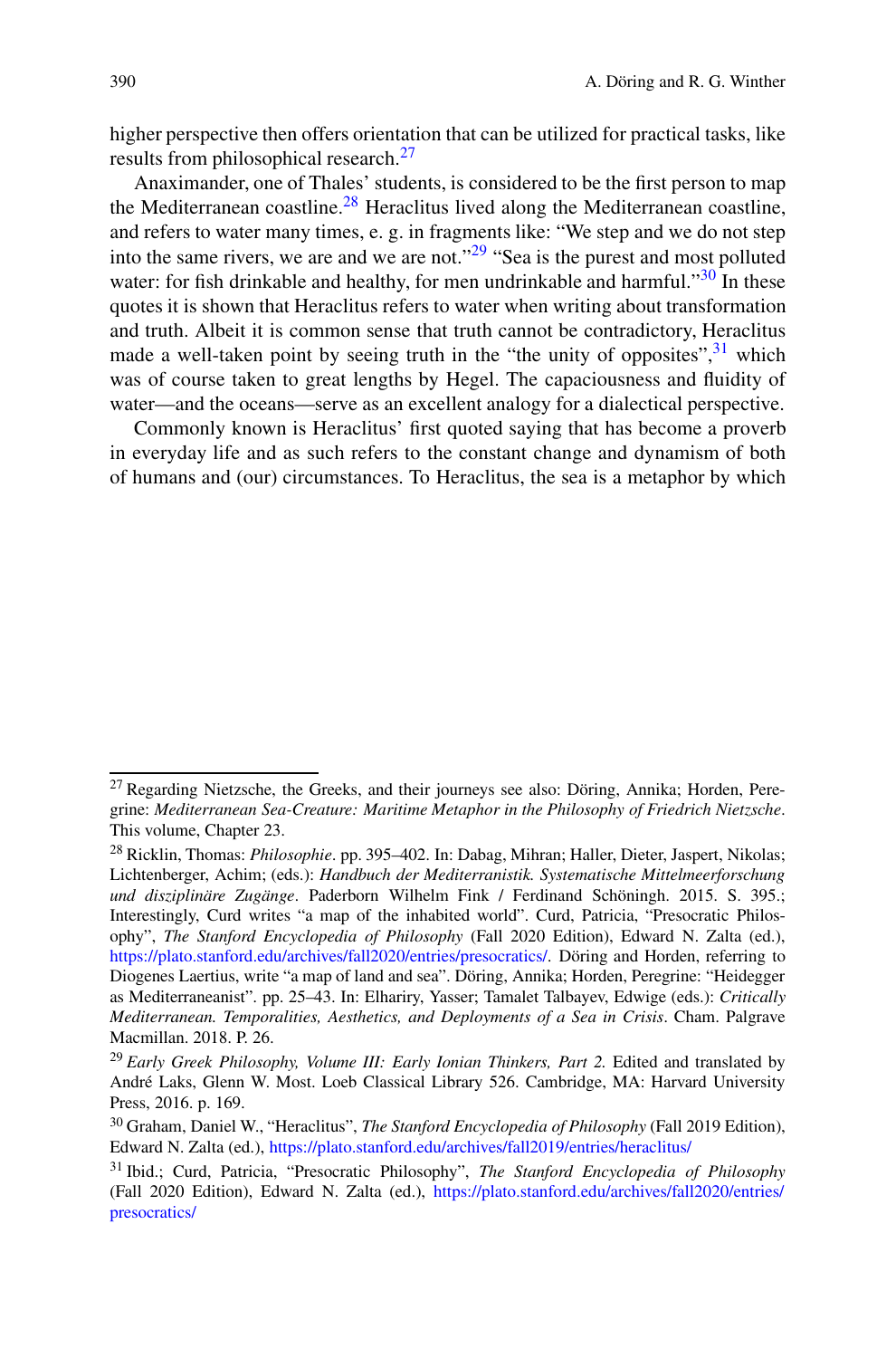<span id="page-8-0"></span>he explains the "the unity of opposites" $32$  by stating that the sea is both pure and polluted.[33](#page-10-0) Nietzsche sees Heraclitus' main interest in the "coming-into-being":[3435](#page-10-0)

I see nothing other than becoming. Be not deceived. It is the fault of your myopia, not of the nature of things, if you believe you see land somewhere in the ocean of coming-to-be and passing away. You use names for things as though they rigidly, persistently endured; yet even the stream into which you step a second time is not the one you stepped into before.<sup>[36](#page-10-0)</sup>

Different from other philosophers, who utilize the Mediterranean as a metaphor in more creative writings, Heraclitus' thoughts on the becoming and "the unity of opposites"<sup>[37](#page-10-0)</sup> are very much unsentimental, as Nietzsche points out, <sup>[38](#page-10-0)</sup> Heraclitus deploys the sea as an analogy, not as a metaphor. $39$ 

In Plato's *Republic*<sup>[40](#page-10-0)</sup> a ship symbolizes the city and the captain the ruler.<sup>[41](#page-10-0)</sup> The captain needs to make his decisions according to several circumstances, which requires knowledge, albeit he "will be called a real stargazer, a babbler, and a good-

<sup>32</sup> Graham, Daniel W., "Heraclitus", *The Stanford Encyclopedia of Philosophy* (Fall 2019 Edition), Edward N. Zalta (ed.), https://plato.stanford.edu/archives/fall2019/entries/heraclitus/; Curd, Patricia, "Presocratic Philosophy", *The Stanford Encyclopedia of Philosophy* (Fall 2020 Edition), Edward N. Zalta (ed.), [https://plato.stanford.edu/archives/fall2020/entries/presocratics/](https://plato.stanford.edu/archives/fall2020/entries/presocratics/%3e)

<sup>33</sup> Graham, Daniel W., "Heraclitus", *The Stanford Encyclopedia of Philosophy* (Fall 2019 Edition), Edward N. Zalta (ed.), [https://plato.stanford.edu/archives/fall2019/entries/heraclitus/.](https://plato.stanford.edu/archives/fall2019/entries/heraclitus/%3e) Curd, Patricia, "Presocratic Philosophy", *The Stanford Encyclopedia of Philosophy* (Fall 2020 Edition), Edward N. Zalta (ed.), [https://plato.stanford.edu/archives/fall2020/entries/presocratics/](https://plato.stanford.edu/archives/fall2020/entries/presocratics/%3e)

<sup>34</sup> Nietzsche, Friedrich: *Philosophy in the Tragic Age of the Greeks*. Translated, with an Introduction by Marianne Cowan. Washington: Regnery. 1998. P. 51.

<sup>35</sup> Regarding the sea, Heraclitus, and Nietzsche see also Döring, Annika; Horden, Peregrine: *Mediterranean Sea-Creature: Maritime Metaphor in the Philosophy of Friedrich Nietzsche*. This volume, Chapter 23.

<sup>36</sup> Nietzsche, Friedrich: *Philosophy in the Tragic Age of the Greeks*. Translated, with an Introduction by Marianne Cowan. Washington: Regnery. 1998. P. 51 f. Also quoted, but as own translation, in: Döring, Annika; Horden, Peregrine: *Mediterranean Sea-Creature: Maritime Metaphor in the Philosophy of Friedrich Nietzsche*. This volume, Chapter 23.

<sup>37</sup> Graham, Daniel W., "Heraclitus", *The Stanford Encyclopedia of Philosophy* (Fall 2019 Edition), Edward N. Zalta (ed.), https://plato.stanford.edu/archives/fall2019/entries/heraclitus/; Curd, Patricia, "Presocratic Philosophy", *The Stanford Encyclopedia of Philosophy* (Fall 2020 Edition), Edward N. Zalta (ed.), [https://plato.stanford.edu/archives/fall2020/entries/presocratics/](https://plato.stanford.edu/archives/fall2020/entries/presocratics/%3e)

<sup>&</sup>lt;sup>38</sup> "Honey, says Heraclitus, is at the same time bitter and sweet; the world itself is a mixed drink which must constantly be stirred".Nietzsche, Friedrich: *Philosophy in the Tragic Age of the Greeks*. Translated, with an Introduction by Marianne Cowan. Washington: Regnery. 1998. P. 54 f.

<sup>39</sup> See also Döring, Annika; Horden, Peregrine: *Mediterranean Sea-Creature: Maritime Metaphor in the Philosophy of Friedrich Nietzsche*. This volume, Chapter 23.

<sup>&</sup>lt;sup>40</sup> Regarding (the metaphor of) the sea in other writings by Plato see also: Döring, Annika; Horden, Peregrine: "Heidegger as Mediterraneanist". pp. 25–43. In: Elhariry, Yasser; Tamalet Talbayev, Edwige. (eds.): *Critically Mediterranean. Temporalities, Aesthetics, and Deployments of a Sea in Crisis*. Cham. Palgrave Macmillan. 2018. P. 25f.

<sup>41</sup> Plato: *Republic*. pp. 971–1223. Translated by G. M. A. Grube; rev. C. D. C. Reeve. In: *Plato. Complete Works*. Edited by Cooper, John M; Hutchinson, D. S. Indianapolis; Cambridge: Hackett Publishing Company. 1997. P. 1111 f.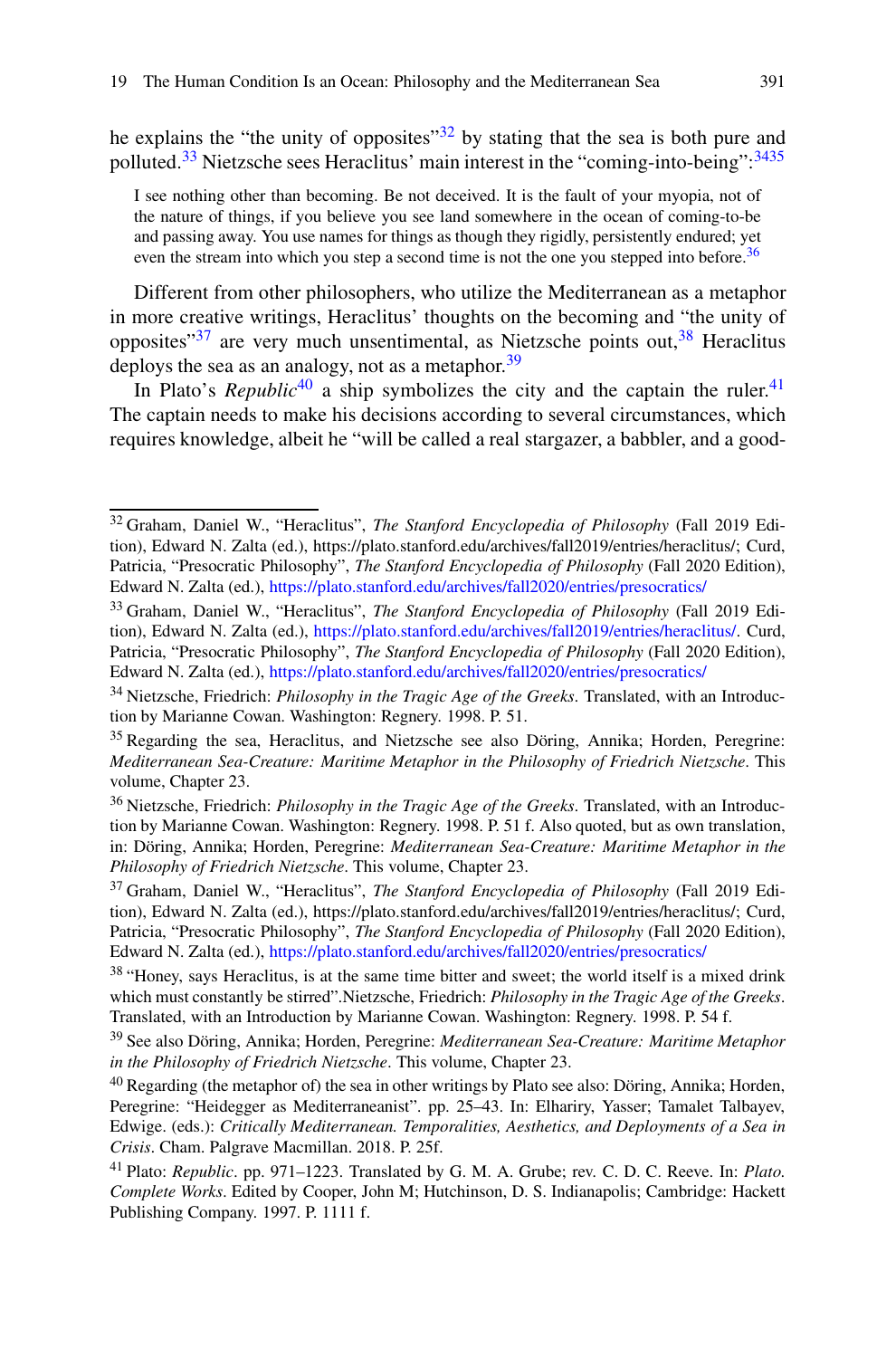<span id="page-9-0"></span>for-nothing  $[\dots]$ <sup>[42](#page-11-0)</sup> Plato develops this analogy to show how the crowd behaves towards the philosophers, who are, according to Plato, competent to govern a state viz., captains—because they are wise, so Plato makes his famous suggestion; the *Philosopher-Kings*: [43](#page-11-0)

Until philosophers rule as kings or those who are now called kings and leading men genuinely and adequately philosophize, that is, until political power and philosophy entirely coincide, while the many natures who at present pursue either one exclusively are forcibly prevent from doing so, cities will have no rest from evils, Glaucon, nor I think, will the human race.<sup>[44](#page-11-0)</sup>

Romans, such as Seneca, felt the closest relation to the Mediterranean Sea that they named *Mare Nostrum (Our Sea)*. Seneca compares the individual lifetime to a sea-voyage and states that its value cannot be measured by the quantity of years but by the quality of how well the years are being spent:

And so there is no reason for you to think that any man has lived long because he has grey hairs or *wrinkles*; he has not lived long—he has existed long. For what if you should think that that man had had a long voyage who had been caught by a fierce storm as soon as he left harbour, and, swept hither and thither by a succession of winds that raged from different quarters, had been driven in a circle around the same course? Not much voyaging did he have, but much tossing about.<sup>[45](#page-11-0)</sup>

Therefore, the Mediterranean is crucial for Seneca's stoic concept as it is the metaphor for any (unavoidable) occurrence that might happen to an individual. Seneca writes, referring to Virgil, the most important task to gain was mental stability, because otherwise even sea-voyages would be senseless.<sup>[46](#page-11-0)</sup>

Hence, the Mediterranean Sea in Seneca's writings is the metaphor for any negative occurrence, the antithesis to which he develops his stoic thoughts. By this, he finds a rhetoric that suits his personal letters and dialogues by which he communicates his philosophy.

<sup>42</sup> Ibid. 1111.

<sup>43</sup> Ibid., p. 1111 f. and Ricklin, Thomas: *Philosophie*. pp. 395–402. In: Dabag, Mihran; Haller, Dieter, Jaspert, Nikolas; Lichtenberger, Achim; (eds.): *Handbuch der Mediterranistik. Systematische Mittelmeerforschung und disziplinäre Zugänge*. Paderborn Wilhelm Fink / Ferdinand Schöningh. 2015. P. 396.

<sup>44</sup> Plato: *Republic*. pp. 971–1224. Translated by G. M. A. Grube; rev. C. D. C. Reeve. In: *Plato. Complete Works*. Edited by Cooper, John M; Hutchinson, D. S. Indianapolis; Cambridge: Hackett Publishing. 1997. P. 1100.

<sup>45</sup> Seneca: "De Brevitate Vitae". pp. 286–355. In: *Moral Essays, Volume II: De Consolatione ad Marciam. De Vita Beata. De Otio. De Tranquillitate Animi. De Brevitate Vitae. De Consolatione ad Polybium. De Consolatione ad Helviam.* Translated by John W. Basore. Loeb Classical Library 254. Cambridge, MA: Harvard University Press, 1932. P. 309.

<sup>46</sup> Seneca, Lucius Annaeus: *Achtundzwanzigster Brief: Reisen an sich sind kein geeignetes Mittel, das Gemüt zu entlasten*. In: *Seneca. Philosophische Schriften*. Vollständige Studienausgabe. Translated, with introduction and annotations by Otto Apelt. Wiesbaden. Marixverlag. 2004. p. 103 f. (Dritter Band: Briefe an Lucilius)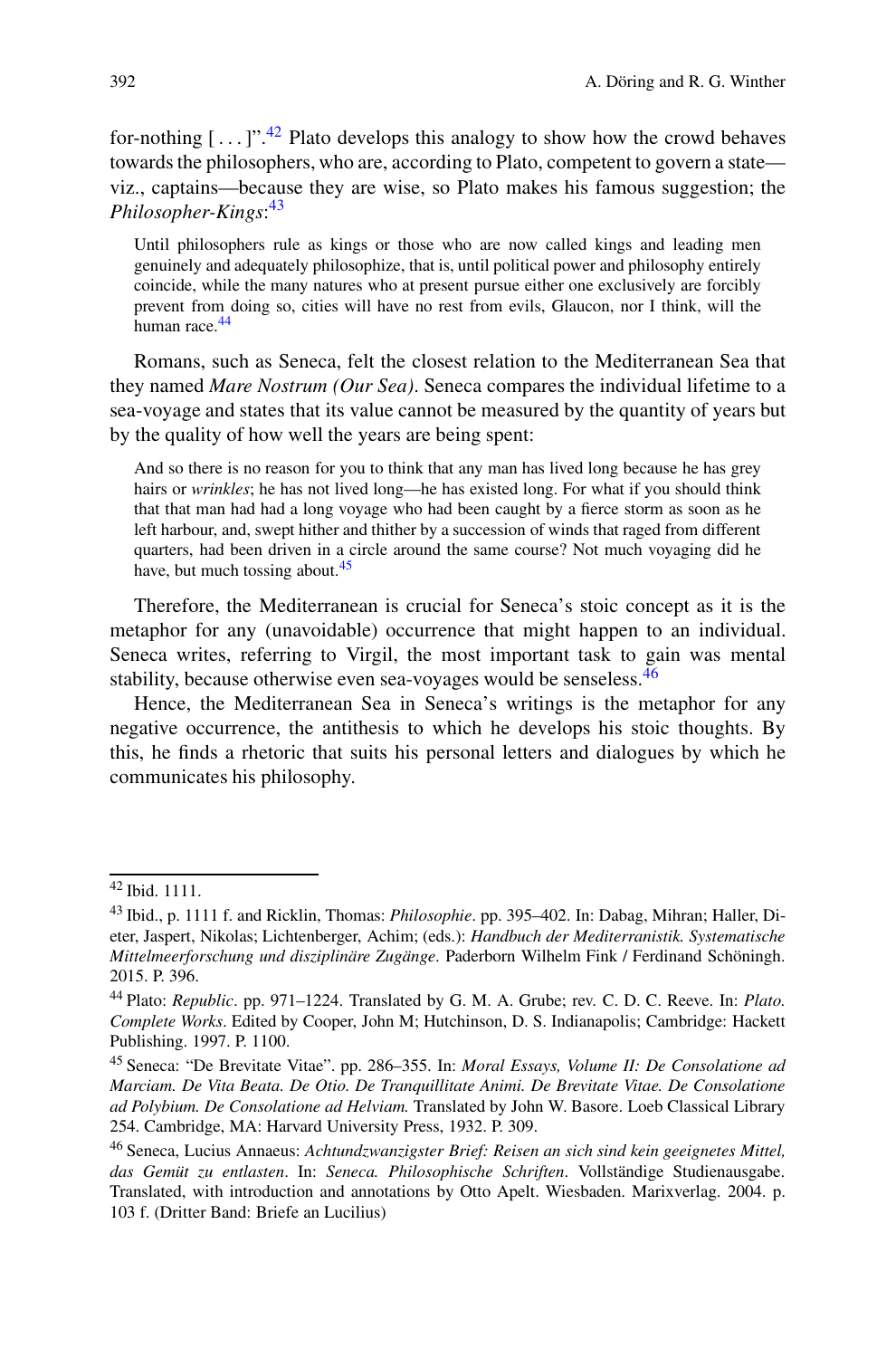<span id="page-10-0"></span>Nietzsche utilizes the Mediterranean Sea as the metaphorical contrast to morality, that has been originated on land, and regards it as a source of liberty and health— being at the Mediterranean helps him to create his own philosophy and poetry.<sup>[47](#page-12-0)</sup>

Camus, when writing about the Sea, often refers to Algeria with its seaside, e. g. in *The Stranger*. He describes it as if it was a sensual being; it makes "kissingnoises".  $48$  Being at the seaside, to him, is a sensual experience:  $49$  "Sun, kisses" and arousing smells".  $50$  He describes the seaside with sensual and erotic terms and metaphors: being intimate with a woman and being at the seaside cause the same euphoria.<sup>[51](#page-12-0)</sup> In contrast, we work in the city, but this is not meaningful to Camus, because to him, being at the seaside is of higher value.<sup>[52](#page-12-0)</sup>

His famous book *The Stranger* is about a man named Meursault, who lives in Algier. Meursault's name refers to the sea; the two syllables are similar to mer (sea) and sel (salt). Even when his mother dies, he seems to lack emotions completely; but soon afterwards, when he is at the seaside, he at least feels some physical attraction to a woman named Maria.<sup>[53](#page-12-0)</sup> Clearly, the Mediterranean Sea is the symbol for relaxation and enjoyment. In the novel, the Mediterranean Sea is the setting in which Meursault, who generally seems apathetic, e. g. when his mother dies or later when he is a defendant at court,  $54$  feels desires: he desires to go for a swim and to be intimate with Maria, and it is the scenery in which he finally makes a decision and takes action by murdering another person.<sup>55</sup> The Mediterranean Sea not only is the landscape—rather: waterscape—in which Meursault finds himself comfortably relaxed, but also a place in which actions appear to be morally indifferent.<sup>[56](#page-12-0)</sup>

<sup>47</sup> Döring, Annika; Horden, Peregrine: *Mediterranean Sea-Creature: Maritime Metaphor in the Philosophy of Friedrich Nietzsche*. This volume, Chapter 23.

<sup>48</sup> Own translation from: "Kussgeräuschen". Camus, Albert: *Hochzeit in Tipasa*. P. 9–19. In: Camus, Albert: *Hochzeit des Lichts. Hochzeit des Lichts. Heimkehr nach Tipasa*. *Impressionen am Rande der Wüste*. Translated by Peter Gan and Monique Lang. Hamburg; Zürich: Arche. 2010. P. 10.

<sup>49</sup> Aronson, Ronald, "Albert Camus", *The Stanford Encyclopedia of Philosophy* (Summer 2017 Edition), Edward N. Zalta (ed.), [https://plato.stanford.edu/archives/sum2017/entries/camus/](https://plato.stanford.edu/archives/sum2017/entries/camus/%3e)

<sup>50</sup> Own translation from: "Sonne, Küsse und erregende Düfte". Camus, Albert: *Hochzeit in Tipasa*. P. 9–19. In: Camus, Albert: *Hochzeit des Lichts. Hochzeit des Lichts. Heimkehr nach Tipasa*. *Impressionen am Rande der Wüste*. Translated by Peter Gan and Monique Lang. Hamburg; Zürich: Arche. 2010. P. 10.

<sup>51</sup> Ibid. P. 14.

<sup>52</sup> Camus, Albert: *Das Meer*. P. 150–163. In: Camus, Albert: *Hochzeit des Lichts. Hochzeit des Lichts. Heimkehr nach Tipasa*. *Impressionen am Rande der Wüste*. Translated by Peter Gan and Monique Lang. Hamburg; Zürich: Arche. 2010. P. 150.

<sup>53</sup> Camus, Albert: *Der Fremde*. Translated by Goyert, Georg; Brenner, Hans Georg. Brugg, Stuttgart, Salzburg. Fackelverlag: 1972. P. 7 ff; 49, 86.

<sup>54</sup> Ibid. P. 7 ff; 90 ff.

 $55$  Ibid. P. 48 ff.

<sup>56</sup> Ibid. P. 49 ff.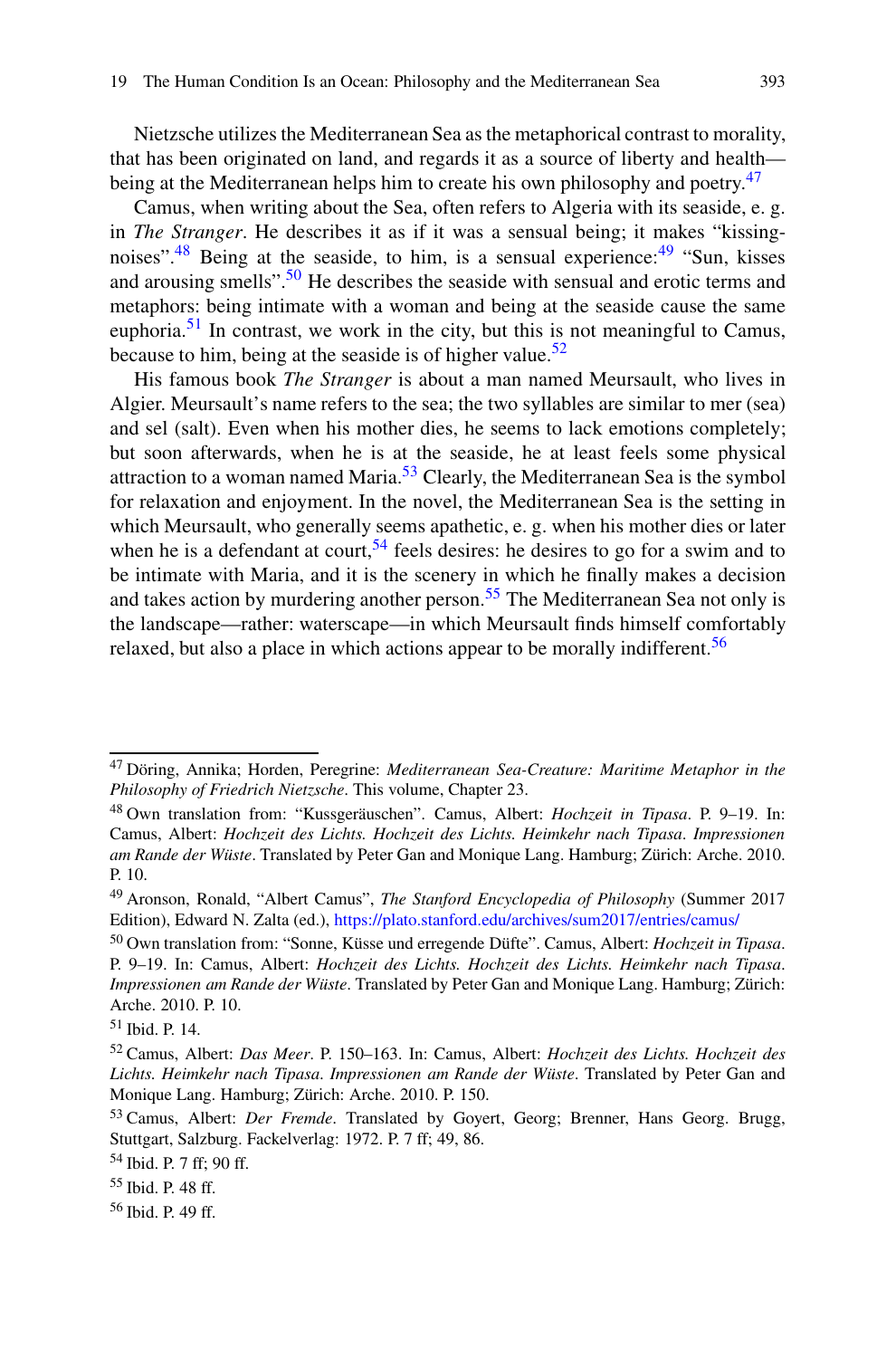<span id="page-11-0"></span>Camus does not consider himself a philosopher, albeit he is one.<sup>[57](#page-13-0)</sup> His main interest is how to make sense of living in an absurd world.<sup>[58](#page-13-0)</sup> Since the world is absurd, the question cannot be answered by rationality:

He [Camus] ignored or opposed systematic philosophy, had little faith in rationalism, asserted rather than argued many of his main ideas, presented others in metaphors, was preoccupied with immediate and personal experience, and brooded over such questions as the meaning of life in the face of death. ... And his philosophy of the absurd has left us with a striking image of the human fate ....<sup>[59](#page-13-0)</sup>

Camus communicates his thoughts in artistic forms like novels, e. g. *The Stranger*, and the Mediterranean Sea as a source of sensuality.<sup>60</sup> According to Camus, life might be absurd, but still enjoyable at the right place, for the Mediterranean is a positively connotated place to Camus: $61$  "And the essential role that towns like Algiers and Barcelona can play is to serve, in their own small way, that aspect of Mediterranean culture which favors man instead of crushing him.["62](#page-13-0) Being at the Mediterranean seaside, life makes sense to Camus.<sup>63</sup> This sense must be sensuality, $64$  since "This is what the Mediterranean is—a certain smell or scent that we do not need to express: we all feel it through our skin."<sup>[65](#page-13-0)</sup>

Different from the other philosophers mentioned above, Camus does not use the sea as an analogy or metaphor but refers to the *concrete* Mediterranean. Different

<sup>57</sup> Aronson, Ronald, "Albert Camus", *The Stanford Encyclopedia of Philosophy* (Summer 2017 Edition), Edward N. Zalta (ed.), [https://plato.stanford.edu/archives/sum2017/entries/camus/](https://plato.stanford.edu/archives/sum2017/entries/camus/%3e) <sup>58</sup> Ibid.

<sup>59</sup> Ibid.

<sup>60</sup> Camus, Albert: *The New Mediterranean Culture*. Online: [http://hellenicantidote.blogspot.com/](http://hellenicantidote.blogspot.com/2010/03/albert-camus-new-mediterranean-culture.html) [2010/03/albert-camus-new-mediterranean-culture.html.](http://hellenicantidote.blogspot.com/2010/03/albert-camus-new-mediterranean-culture.html) Last view: 22.07.2020.

<sup>61</sup> Aronson, Ronald, "Albert Camus", *The Stanford Encyclopedia of Philosophy* (Summer 2017 Edition), Edward N. Zalta (ed.), https://plato.stanford.edu/archives/sum2017/entries/camus/; Camus, Albert: *Das Meer*. P. 150–163. In: Camus, Albert: *Hochzeit des Lichts. Hochzeit des Lichts. Heimkehr nach Tipasa*. Impressionen am Rande der Wüste. Translated by Peter Gan and Monique Lang. Hamburg; Zürich: Arche. 2010. P. 150.

<sup>62</sup> Camus, Albert: *The New Mediterranean Culture*. Online: [http://hellenicantidote.blogspot.com/](http://hellenicantidote.blogspot.com/2010/03/albert-camus-new-mediterranean-culture.html) [2010/03/albert-camus-new-mediterranean-culture.html.](http://hellenicantidote.blogspot.com/2010/03/albert-camus-new-mediterranean-culture.html) Last view: 22.07.2020.

<sup>63</sup> Camus, Albert: *Das Meer*. P. 150–163. In: Camus, Albert: *Hochzeit des Lichts. Hochzeit des Lichts. Heimkehr nach Tipasa*. Impressionen am Rande der Wüste. Translated by Peter Gan and Monique Lang. Hamburg; Zürich: Arche. 2010. P. 150.; Aronson, Ronald, "Albert Camus", *The Stanford Encyclopedia of Philosophy* (Summer 2017 Edition), Edward N. Zalta (ed.), https://plato.stanford.edu/archives/sum2017/entries/camus/.

<sup>64</sup> Aronson, Ronald, "Albert Camus", *The Stanford Encyclopedia of Philosophy* (Summer 2017 Edition), Edward N. Zalta (ed.), [https://plato.stanford.edu/archives/sum2017/entries/camus/](https://plato.stanford.edu/archives/sum2017/entries/camus/%3e)

<sup>65</sup> Camus, Albert: *The New Mediterranean Culture*. Online: [http://hellenicantidote.blogspot.com/](http://hellenicantidote.blogspot.com/2010/03/albert-camus-new-mediterranean-culture.html) [2010/03/albert-camus-new-mediterranean-culture.html.](http://hellenicantidote.blogspot.com/2010/03/albert-camus-new-mediterranean-culture.html) Last view: 22.07.2020.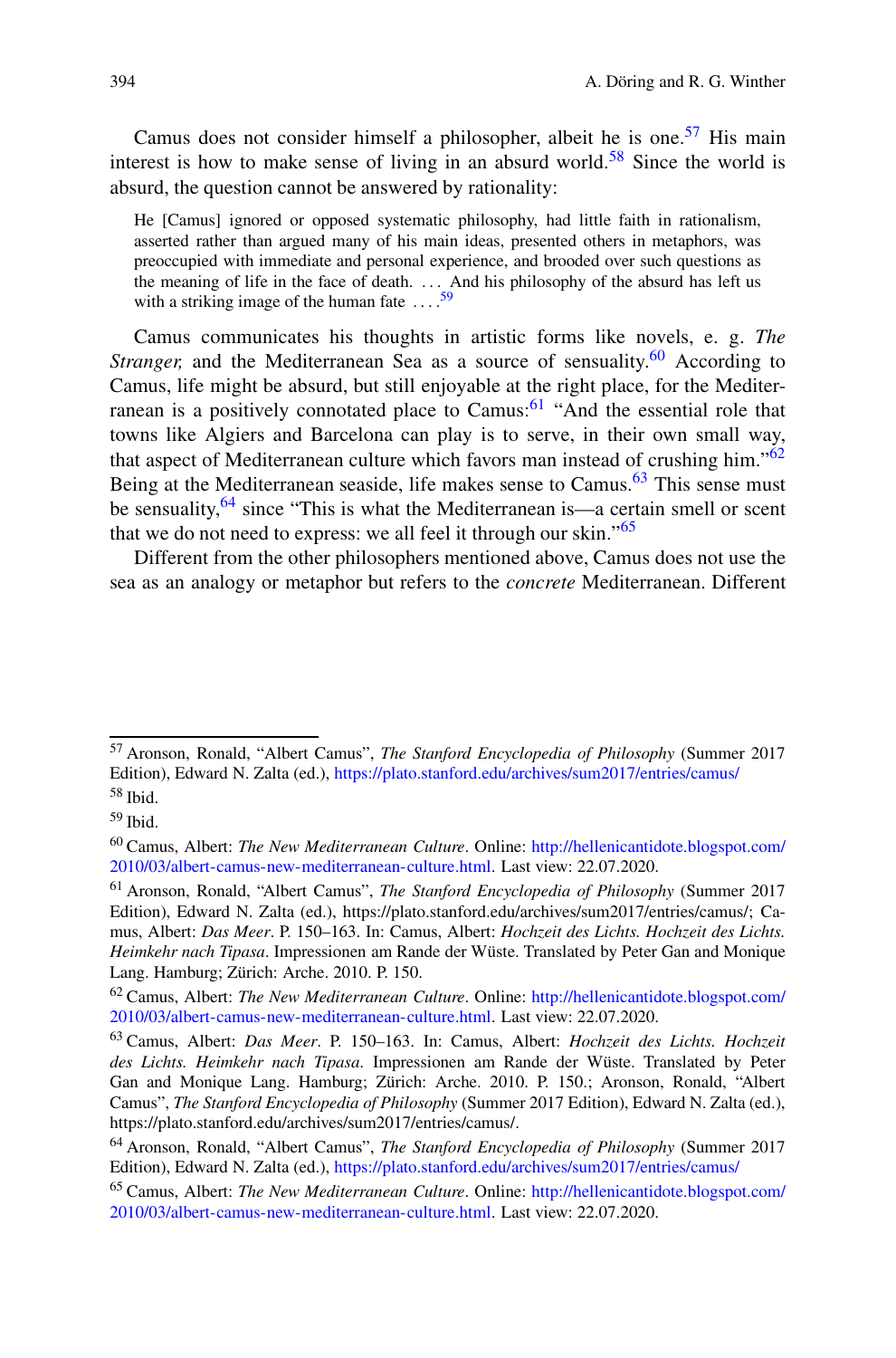<span id="page-12-0"></span>from Seneca, who argues that well-being depends on oneself, not on the place,  $66$ Camus' happiness depends on the seaside.<sup>[67](#page-14-0)</sup>

Martin Heidegger considers the Mediterranean Sea to be the connection between Greece—Heidegger builds on the pre-Socratics—and Southern France and therefore Paul Cézanne, with whom he identifies his work, by reducing the whole Mediterranean Sea to this interest:[68](#page-14-0)

Heidegger does not describe a uniform pan-Mediterranean culture; rather, his Mediterranean is a convenient expansion of Greece and Provence, a macrocosmic synecdoche. He says little about Italy, nothing about the Islamic Mediterranean. Nor does he betray any awareness of the historical connections (cultural and economic) between Greece and Provence other than those arising from his own intellectual preoccupations. His Provence is the (recent) Provence of Cézanne's paintings just as his Greece is the (ancient) Greece of the pre-Socratics. There is a chronological disjunction.<sup>[69](#page-14-0)</sup>

We have seen that a variety of philosophers throughout history have utilized the Mediterranean as an analogy or metaphor. Especially when the sea appears in a metaphorical way, this is the case in more artistic writings; be they Seneca's personal letters, Camus' novel, Nietzsche's unique style, or Heidegger's writings on art. The sea evokes a broad spectrum of associations these philosophers refer to and therefore seems to be the perfect image for multiple thoughts, assumptions and emotions communicated through metaphors, if not analogies.

## **19.4 Cross-Cultural Outlooks on the Ocean**

Now let us zoom out from Western philosophy, and turn to the creation stories and metaphors of other cultures, some of which have little historical or geographical connection to the ocean, and yet find its deep call within their hearts.

For example, in the Americas, the very beginning of the complex Navajo myth of creation, the *Diné Bahane,* describes the first world as small and centered in the middle of four seas or oceans. Various peoples lived on that island, including insect people, bat people, and coyotes, and the sea was full of wondrous beings too.

<sup>66</sup> Seneca, Lucius Annaeus: *Achtundzwanzigster Brief: Reisen an sich sind kein geeignetes Mittel, das Gemüt zu entlasten*. In: *Seneca. Philosophische Schriften*. Vollständige Studienausgabe. Translated, with introduction and annotations by Otto Apelt. Wiesbaden. Marixverlag. 2004. p. 103 ff. (Dritter Band: Briefe an Lucilius)

<sup>67</sup> Camus, Albert: *The New Mediterranean Culture*. Online: [http://hellenicantidote.blogspot.com/](http://hellenicantidote.blogspot.com/2010/03/albert-camus-new-mediterranean-culture.html) [2010/03/albert-camus-new-mediterranean-culture.html.](http://hellenicantidote.blogspot.com/2010/03/albert-camus-new-mediterranean-culture.html) Last view: 22.07.2020.; Aronson, Ronald, "Albert Camus", *The Stanford Encyclopedia of Philosophy* (Summer 2017 Edition), Edward N. Zalta (ed.), [https://plato.stanford.edu/archives/sum2017/entries/camus/](https://plato.stanford.edu/archives/sum2017/entries/camus/%3e)

<sup>68</sup> Döring, Annika; Horden, Peregrine: "Heidegger as Mediterraneanist". pp. 25–43. In: Elhariry, Yasser; Tamalet Talbayev, Edwige (eds.): *Critically Mediterranean. Temporalities, Aesthetics, and Deployments of a Sea in Crisis*. Cham. Palgrave Macmillan. 2018. <sup>69</sup> Ibid. P. 39.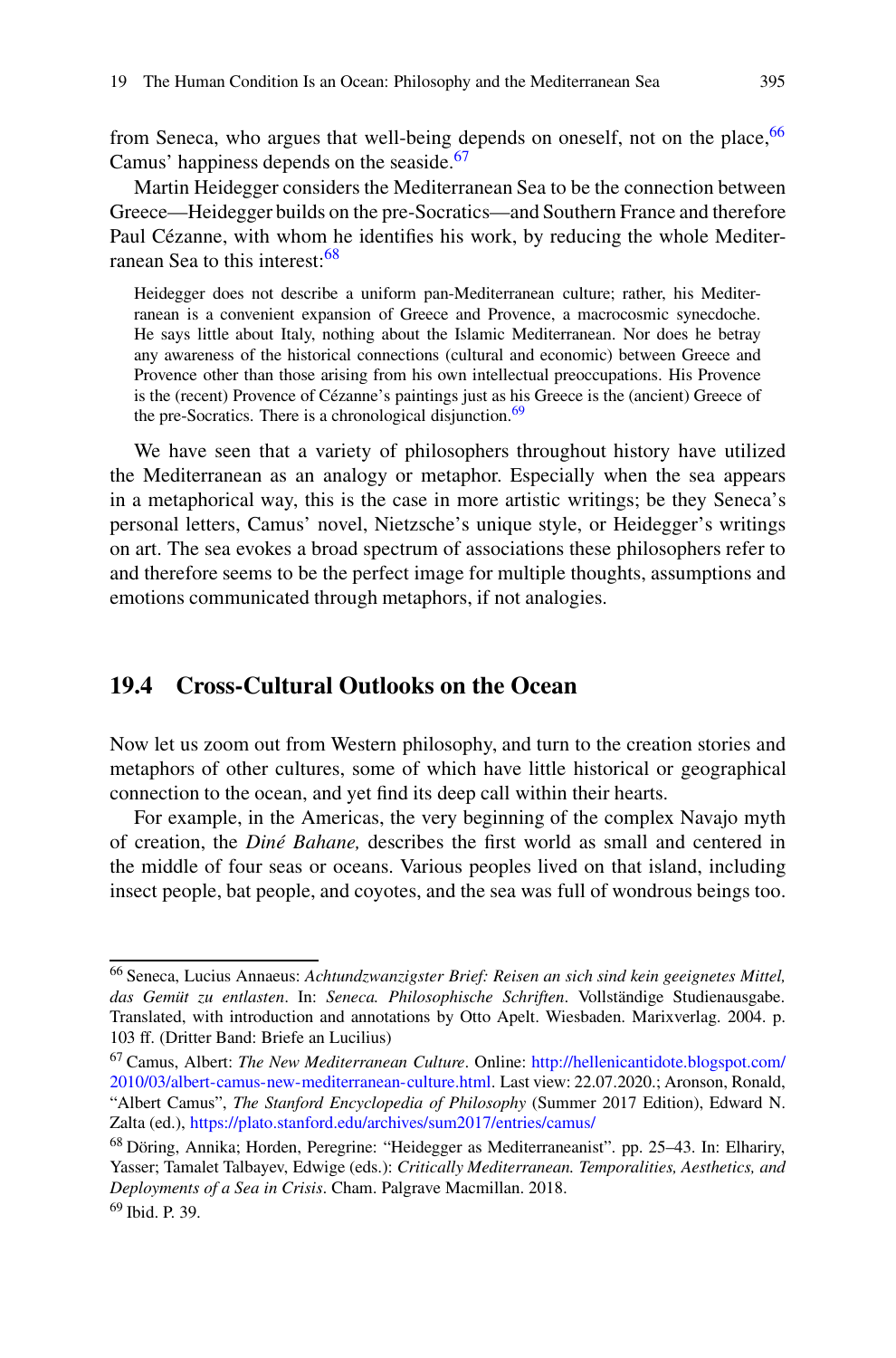<span id="page-13-0"></span>According to one source: "Far to the East there was an ocean. Far to the South there was an ocean. Far to the West there was an ocean. And far to the North there was an ocean."[70](#page-15-0)

While it is likely that some historical Navajo travelled to the Gulf of Mexico or perhaps even the Pacific, or interacted with tribes who had, that the ocean should figure so large in their oral story-telling tradition suggests some other profound pull. For the medicine men and shamans who told these stories it is possible that the primordiality of Blue—the Ocean—attracted them. Bodies like the ocean, and the metaphors and meanings associated with it, almost seem etched into the human mind, if not soul. To this extent, there may be some truth to the notion of a "collective unconscious," as psychologist Carl Jung and comparative mythologist Joseph Campbell taught, or at least to the partial recurrence of collective knowledge and images embedded in the human psyche. $71$ 

One way the collective unconscious and mythological metaphors have been symbolically captured in part is by the gender ascribed to the seas, and the sexual modes or powers of creation. The oceans' fluidity, being both female and male, or even transitioning from one to the other alongside the various sexual ways in which oceanic potential creates the world, is evident within many different cultures. What's more fascinating is that this happened across parallel cultures devoid of the connection or interdependence we know today.

Close to one of our ancestral hearts (RGW) are the Norse creation myths. Being a seafaring people who ventured out from Scandinavia as far as America to the west and the Black Sea to the east, it is perhaps less surprising that the oceans figured large in the minds of the Vikings. Even so, a collection of anonymous Norse poems dating from around the tenth century AD called The Poetic Edda, provides the perfect paradigmatic example of the most basic form of creative reproduction growth and division.

There, in stanza three of *The Völupsá*, perhaps the best-known poem of the Poetic Edda, $^{72}$  $^{72}$  $^{72}$  Ymir, a giant and the first being, is born from drops of water: "It was at the very beginning; it was Ymir's time; there was no sand, no sea; no cooling waves; no earth; no sky; no grass; just Ginnungagap."

Ginnungagap, a magical, potential space in which the world formed, was itself sandwiched between two realms: to its north, Niflheim, a world of cold, ice, and several wild rivers flowing from its mid-point, and to its south, Muspellheim, a world of fire and glow.

Writing around 800 years ago, Icelandic poet and historian Snorri Sturluson described this proto-space: "Just as coldness and all things grim came from Niflheim,

<sup>70</sup> Zolbrod, Paul G. 1987. Diné Bahane': The Navajo Creation Story. University of New Mexico Press. Albuquerque, NM: p. 36.

<sup>71</sup> E.g., Jung, Carl G. 1991. *The Archetypes and the Collective Unconscious*. 2nd ed. London: Routledge; Campbell, Joseph. 1991. *The Power of Myth*, with Bill Moyers. New York: Anchor Books.

<sup>72</sup> Crawford, Jackson. 2015. *The Poetic Edda: Stories of the Norse Gods and Heroes*, translated and edited by Jackson Crawford. Indianapolis, IN: Hackett.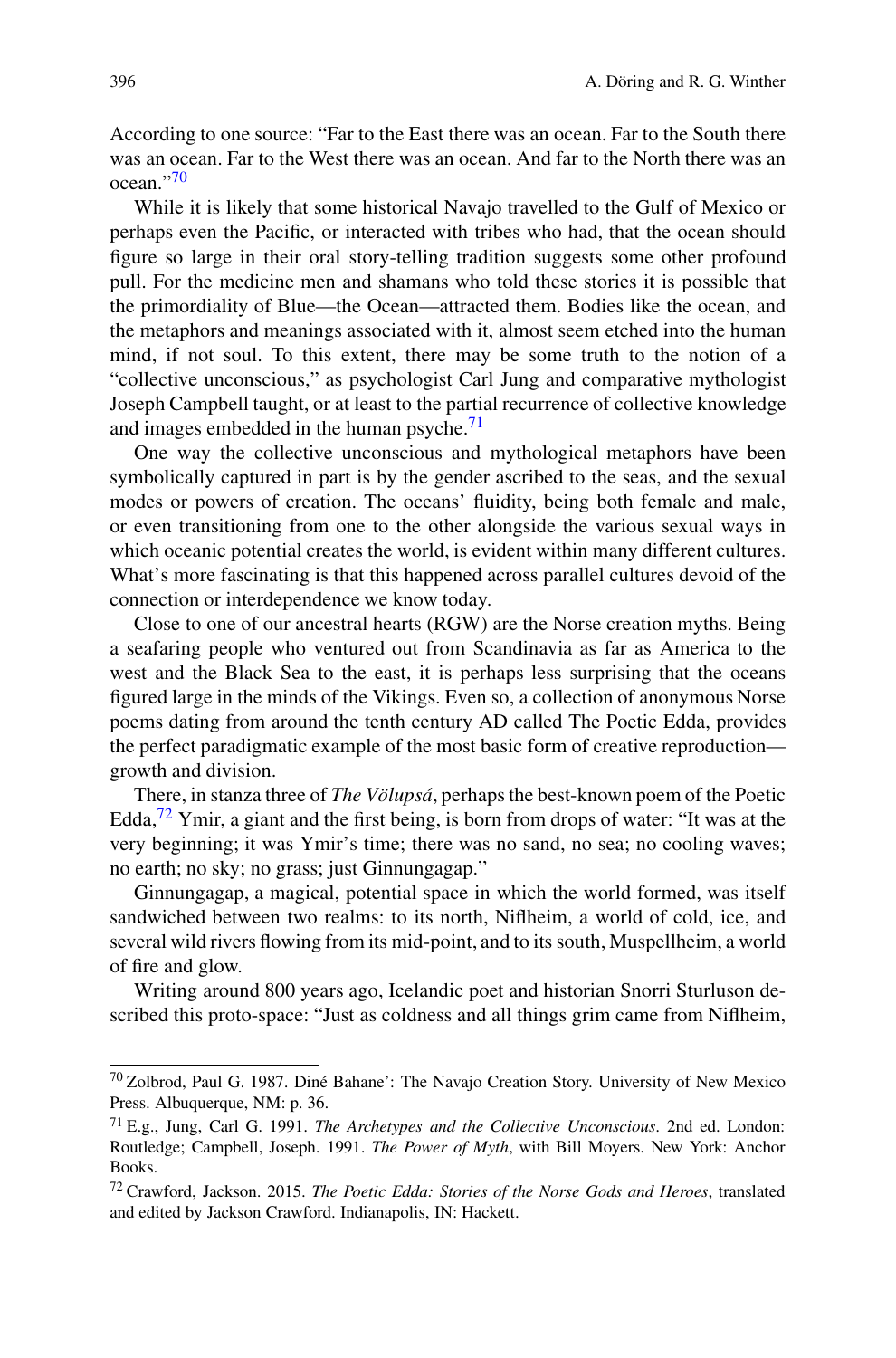<span id="page-14-0"></span>the regions bordering on Muspell were warm and bright, and Ginnungagap was as mild as a windless sky." $73$ 

When fire and embers from the South began to melt the ice of the North, the salty drops quickened, and a frost giant, Ymir, the first humanoid creature, emerged. Ymir took "its force from the power that sent the heat."<sup>[74](#page-16-0)</sup> and was nourished by a primeval cow, Audhumla, who was formed in the same way as Ymir and from whose udder flowed rivers of milk.

From Ymir's body—his armpits, his groin, his feet—grew many giants: "from under his left arm grew a male and female, while one of his legs got a son with the other. From here came the clans that are called the frost giants."<sup>75</sup> He was the progenitor of all the giants, the Jötunn.

That Ymir was able to reproduce asexually as a plant cutting would in water, is significant. Ymir's body sprouts forth giants with an indomitable life force, but it is not until the giant is slain by the one-eyed God Odin that actual creation happens. While the ocean becomes the matrix of life, Ymir becomes the world through the giant's murder and dismemberment. In one of the Poetic Eddas (Grimnismal), Odin utters that the "the earth was formed; from Ymir's flesh; and the sea from his blood; the rocks from his bones; the trees from his hair; and the sky from his skull".

In various readings of this story, it is social order that emerges from the disorder of proto-space. Ymir represents primordial chaos, overturned by the father of the main Norse Gods through the giant's death to create world structure. Medievalist Margaret Clunies Ross goes further to describe how in this mythology, male Gods covet important natural resources owned by early giants, and even giant women, and steal these to create the natural world and even aspects of culture—for instance poetry, song and features of rituals such as marriage or magic.<sup>76</sup>

Meanwhile Danish literary scholar and philosopher Frederik Stjernfelt argues that Ymir is a kind of scapegoat, used for the establishment of peace and social control. Drawing heavily on the work of twentieth century French philosopher René Girard he reflects that early on in many, if not most societies, there were various organisational crises as people desired what others had. A common way to impose order was by mainly the elite arguing that an evil or magical being was the source of this discord. By sacrificing that figure, the scapegoat served as a cautionary tale to remind the populace of the threat of social chaos should they desire more power or wealth.[77](#page-16-0)

<sup>73</sup> Section 5 of *Gylfaginning* (in Crawford 2015) the story of how King Gylfi was tricked.

<sup>74</sup> Section 5 of *Gylfaginning*.

<sup>75</sup> Section 5 of *Gylfaginning*.

<sup>76</sup> See Clunies Ross, Margaret. 1994. *Prolonged Echoes*. *Volume 1: Old Norse Myths in Medieval Northern Society*. Odense, Denmark: Odense University Press.

<sup>77</sup> René Girard. 1982. *Le Bouc émissaire*. Paris: Grasset; Girard 2003. *Le sacrifice*. Paris: Bibliothèque nationale de France. Frederik Stjernfelt. 1990. *Baldr og verdensdramaet i den nordiske mytologi*. Copenhagen: Museum Tusculanums Forlag, pp. 23–29.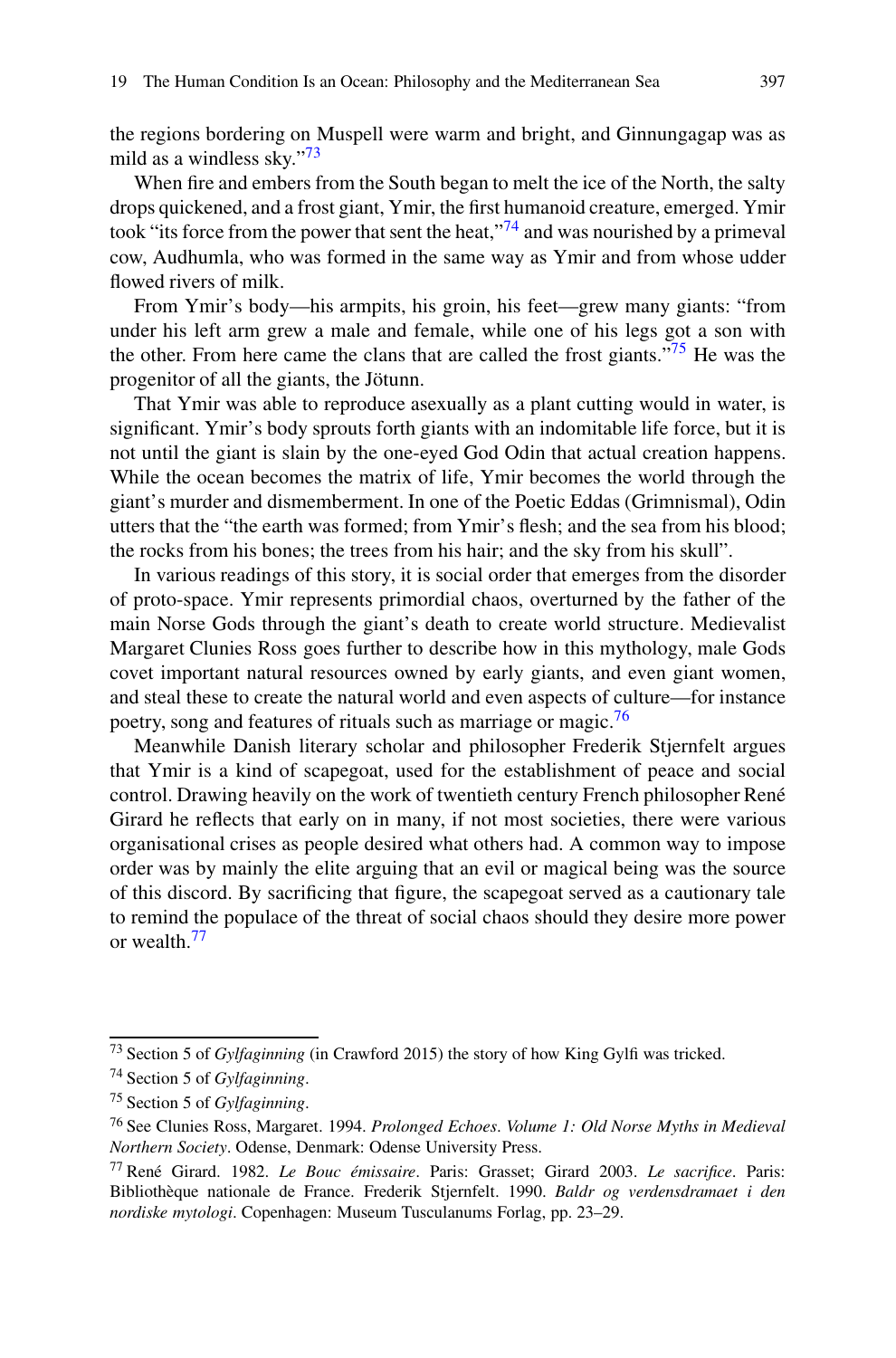<span id="page-15-0"></span>Read on and male-female procreation as we know it, is represented when sibling giants Aegir and Rán are born from Ymir. Aegir becomes the sea personified, and Ran the goddess of the sea. As was common among giants and the lesser gods (the Vanir), they were married and bore nine daughters, who themselves personified different kinds of waves. Moreover, Aegir came to embody a friendly and hospitable sea, throwing parties for the gods, while Rán manifested its dangerous side, possessing a net with which she catches and drowns seafarers and fishermen.

The creation stories and metaphors of a plethora of other cultures could be studied in this context, and we are currently doing so for a plethora of other cultures, including the Arctic and Oceania.

#### **19.5 Conclusion**

As we have seen, in making an analogical inference, information, structure, or relations in the source domain are moved over to the target domain in the hopes of learning something new about the target domain. Second, assumption archaeology helps us identify the beliefs, claims, or feelings that are transferred between the two domains. In this paper we have shown how water and oceans informs the very concept of dialectics, and how navigating the *Ship of State* draws on assumptions about navigating self-sustaining ships on enormous and potentially threatening seas. We conclude by making explicit a variety of assumptions that have been analogized by the philosophers we have only begun to explore in this regard.

To Seneca, the meaning of the sea is very close to the meaning the sea has for Plato—the unpredictable occurrences humans have to overcome. However, in contrast to Plato dialoging about different emergent collectives or groups of the entire republic, Seneca addresses the individual.<sup>78</sup> Within Nietzsche's philosophy the sea and its animals are metaphors and role-models for a life independent from moral<sub>s.</sub><sup>79</sup>

To Camus, the place is crucial for one's own well-being: "I spent two months in central Europe, from Austria to Germany, wondering where that strange discomfort weighing me down, the muffled anxiety I felt in my bones, came from. A little while ago, I understood. These people were always buttoned right up to the

<sup>78</sup> Seneca: "De Brevitate Vitae". pp. 286–355. In: Seneca. Moral Essays, Volume II: De Consolatione ad Marciam. De Vita Beata. De Otio. De Tranquillitate Animi. De Brevitate Vitae. De Consolatione ad Polybium. De Consolatione ad Helviam. Translated by John W. Basore. Loeb Classical Library 254. Cambridge, MA: Harvard University Press. 1932. p. 309. Plato: *Republic*. pp. 971–1223. Translated by G. M. A. Grube; rev. C. D. C. Reeve. In: *Plato. Complete Works*. Edited by Cooper, John M; Hutchinson, D. S. Indianapolis; Cambridge: Hackett Publishing Company. 1997.

<sup>79</sup> Döring, Annika; Horden, Peregrine: *Mediterranean Sea-Creature: Maritime Metaphor in the Philosophy of Friedrich Nietzsche*. This volume, Chapter 23.